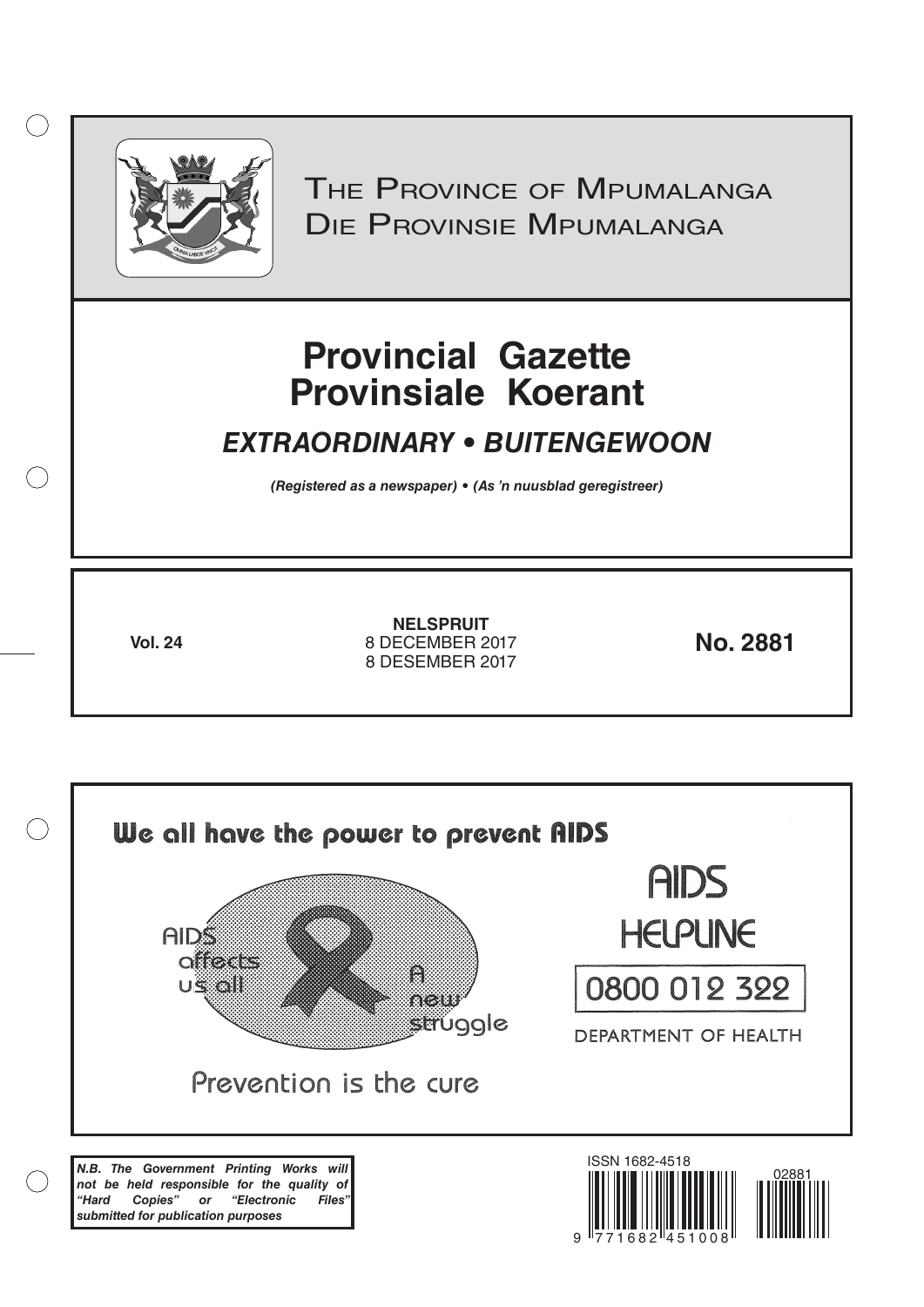# **IMPORTANT NOTICE:**

**The GovernmenT PrinTinG Works Will noT be held resPonsible for any errors ThaT miGhT occur due To The submission of incomPleTe / incorrecT / illeGible coPy.**

**no fuTure queries Will be handled in connecTion WiTh The above.**

# **CONTENTS**

*No No*

#### **GENERAL NOTICE**

| 141 Mpumalanga Liquor Licensing Act, 2006 (Act No. 5 of 2006) : Notice of applications for liquor licences in terms of section 35 10 |  |
|--------------------------------------------------------------------------------------------------------------------------------------|--|
|                                                                                                                                      |  |
|                                                                                                                                      |  |
|                                                                                                                                      |  |
| 142 Mpumalanga Liquor Licensing Act, 2006 (Act No. 5 of 2006) : Notice of applications for transfer of liquor licences in terms of   |  |
|                                                                                                                                      |  |
|                                                                                                                                      |  |
|                                                                                                                                      |  |
|                                                                                                                                      |  |

# **LIST OF TARIFF RATES** FOR PUBLICATION OF LIQUOR NOTICES

**COMMENCEMENT: 1 APRIL 2016**

| <b>Pricing for Fixed Price Notices</b>                     |                      |  |  |  |
|------------------------------------------------------------|----------------------|--|--|--|
| <b>Notice Type</b>                                         | <b>New Price (R)</b> |  |  |  |
| Application for Liquor Licence - National                  | 150.00               |  |  |  |
| Application for Transfer of Liquor License - National      | 150.00               |  |  |  |
| Application for Liquor Licence - Gauteng                   | 150.00               |  |  |  |
| Application for Liquor Licence - Mpumalanga                | 150.00               |  |  |  |
| Application for Transfer of Liquor License - Mpumalanga    | 150.00               |  |  |  |
| Application for Liquor Licence - Northern Cape             | 150.00               |  |  |  |
| Application for Transfer of Liquor License - Northern Cape | 150.00               |  |  |  |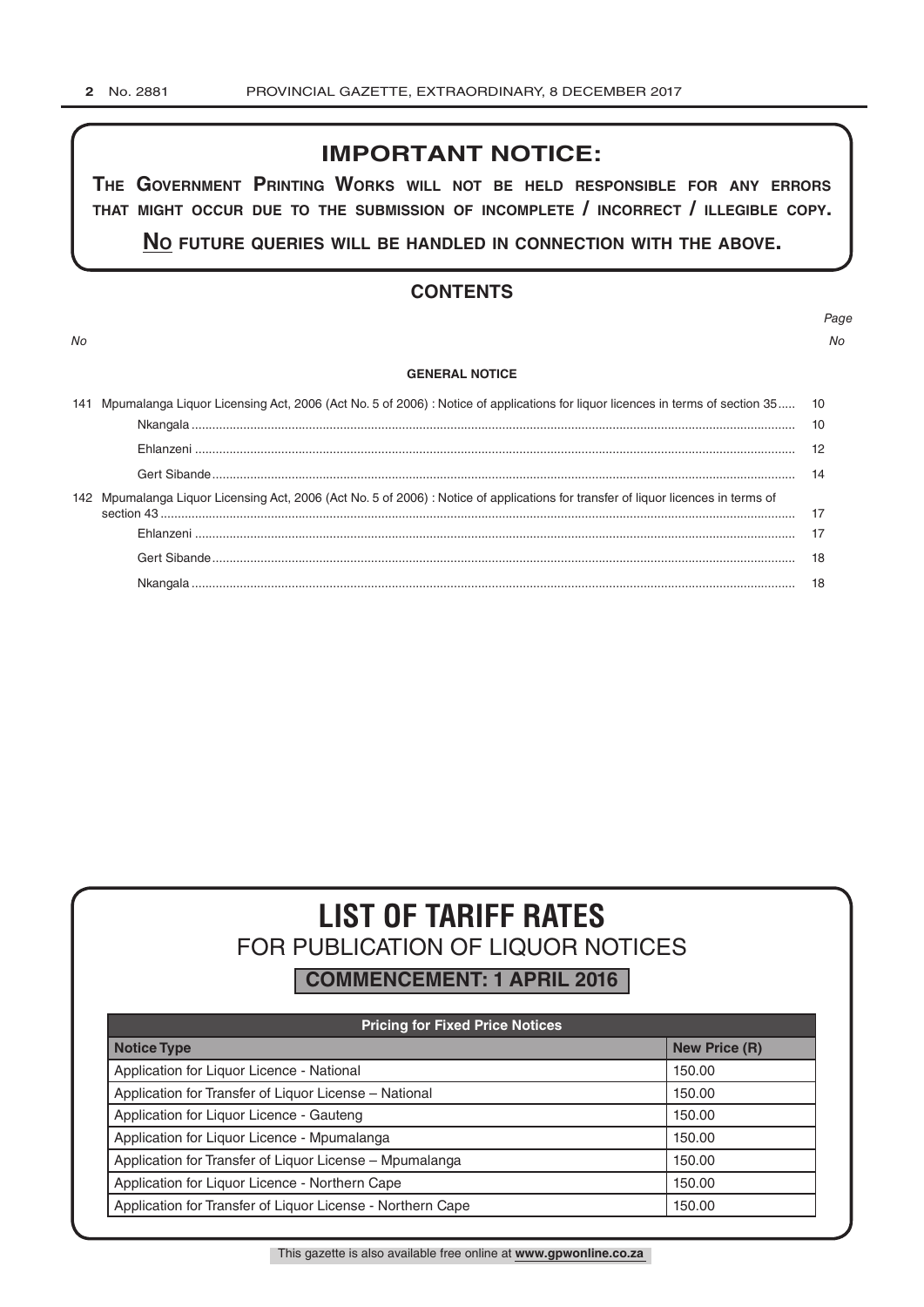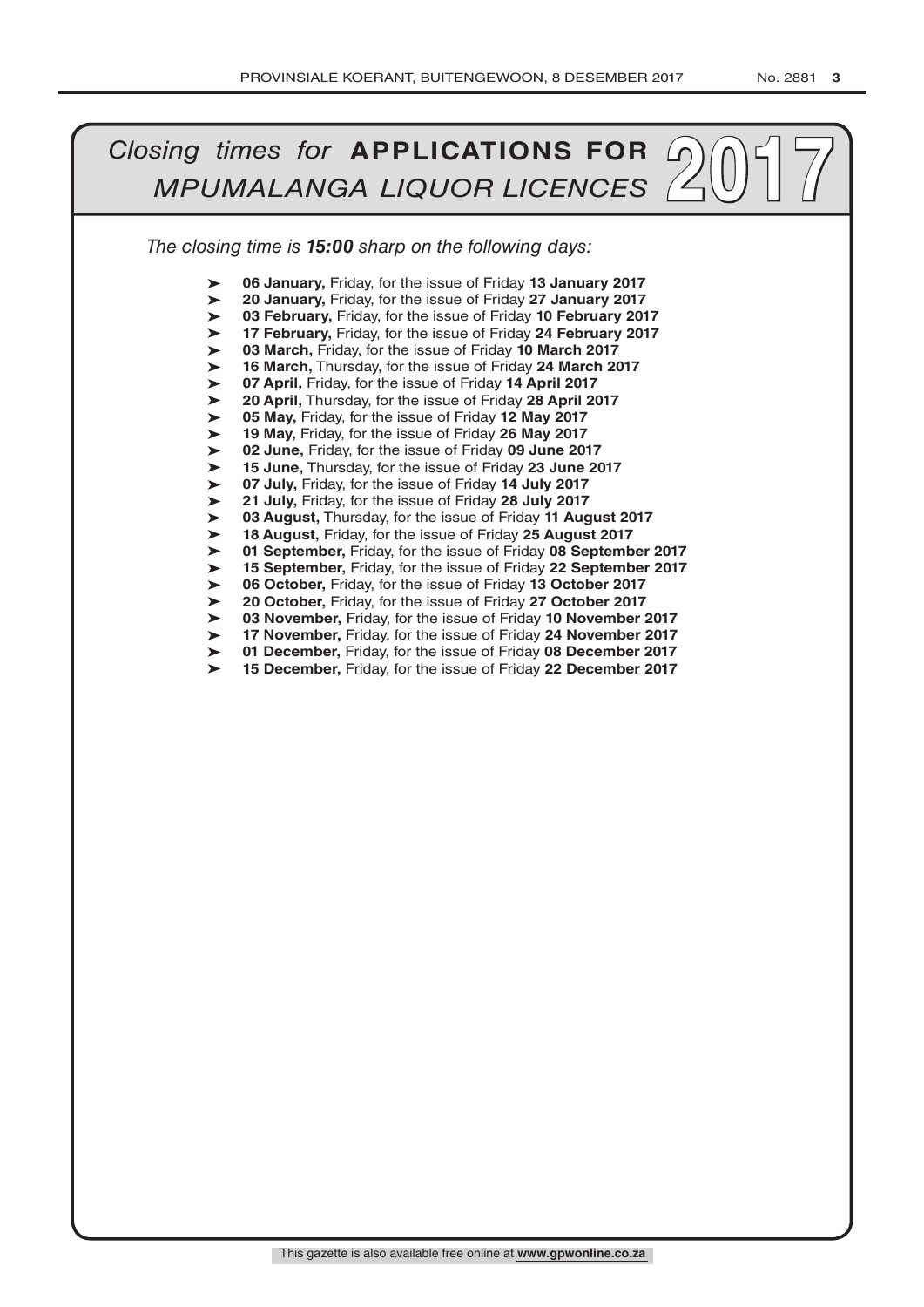The **Government Printing Works** (**GPW**) has established rules for submitting notices in line with its electronic notice processing system, which requires the use of electronic *Adobe* Forms. Please ensure that you adhere to these guidelines when completing and submitting your notice submission.

# **Closing Times for ACCepTAnCe of noTiCes**

- 1. The *Government Gazette* and *Government Tender Bulletin* are weekly publications that are published on Fridays and the closing time for the acceptance of notices is strictly applied according to the scheduled time for each gazette.
- 2. Please refer to the Submission Notice Deadline schedule in the table below. This schedule is also published online on the Government Printing works website www.gpwonline.co.za

All re-submissions will be subject to the standard cut-off times. **All notices received after the closing time will be rejected**.

| <b>Government Gazette Type</b>                   | <b>Publication</b><br><b>Frequency</b> | <b>Publication Date</b>                              | <b>Submission Deadline</b>                              | <b>Cancellations Deadline</b>                   |
|--------------------------------------------------|----------------------------------------|------------------------------------------------------|---------------------------------------------------------|-------------------------------------------------|
| <b>National Gazette</b>                          | Weekly                                 | Friday                                               | Friday 15h00 for next Friday                            | Tuesday, 15h00 - 3 days<br>prior to publication |
| <b>Regulation Gazette</b>                        | Weekly                                 | Friday                                               | Friday 15h00, to be published<br>the following Friday   | Tuesday, 15h00 - 3 days<br>prior to publication |
| <b>Petrol Price Gazette</b>                      | As required                            | First Wednesday of<br>the month                      | One week before publication                             | 3 days prior to<br>publication                  |
| <b>Road Carrier Permits</b>                      | Weekly                                 | Friday                                               | Thursday 15h00, to be<br>published the following Friday | 3 days prior to<br>publication                  |
| Unclaimed Monies (justice,<br>labour or lawyers) | January / As<br>required<br>2 per year | Any                                                  | 15 January / As required                                | 3 days prior to<br>publication                  |
| Parliament (acts, white paper,<br>green paper)   | As required                            | Any                                                  |                                                         | 3 days prior to<br>publication                  |
| <b>Manuals</b>                                   | As required                            | Any                                                  | <b>None</b>                                             | <b>None</b>                                     |
| <b>State of Budget</b><br>(National Treasury)    | <b>Monthly</b>                         | Any                                                  | 7 days prior to publication                             | 3 days prior to<br>publication                  |
| Legal Gazettes A, B and C                        | Weekly                                 | Friday                                               | One week before publication                             | Tuesday, 15h00 - 3 days<br>prior to publication |
| <b>Tender Bulletin</b>                           | Weekly                                 | Friday                                               | Friday 15h00 for next Friday                            | Tuesday, 15h00 - 3 days<br>prior to publication |
| Gauteng                                          | Weekly                                 | Wednesday                                            | Two weeks before publication                            | 3 days after submission<br>deadline             |
| <b>Eastern Cape</b>                              | Weekly                                 | Monday                                               | One week before publication                             | 3 days prior to<br>publication                  |
| Northern Cape                                    | Weekly                                 | Monday                                               | One week before publication                             | 3 days prior to<br>publication                  |
| <b>North West</b>                                | Weekly                                 | Tuesday                                              | One week before publication                             | 3 days prior to<br>publication                  |
| KwaZulu-Natal                                    | Weekly                                 | Thursday                                             | One week before publication                             | 3 days prior to<br>publication                  |
| Limpopo                                          | Weekly                                 | Friday                                               | One week before publication                             | 3 days prior to<br>publication                  |
| Mpumalanga                                       | Weekly                                 | Friday                                               | One week before publication                             | 3 days prior to<br>publication                  |
| <b>Gauteng Liquor License</b><br>Gazette         | Monthly                                | Wednesday before<br>the First Friday of the<br>month | Two weeks before publication                            | 3 days after submission<br>deadline             |
| Northern Cape Liquor License<br>Gazette          | Monthly                                | First Friday of the<br>month                         | Two weeks before publication                            | 3 days after submission<br>deadline             |
| National Liquor License Gazette                  | Monthly                                | First Friday of the<br>month                         | Two weeks before publication                            | 3 days after submission<br>deadline             |
| Mpumalanga Liquor License<br>Gazette             | 2 per month                            | Second & Fourth<br>Friday                            | One week before                                         | 3 days prior to<br>publication                  |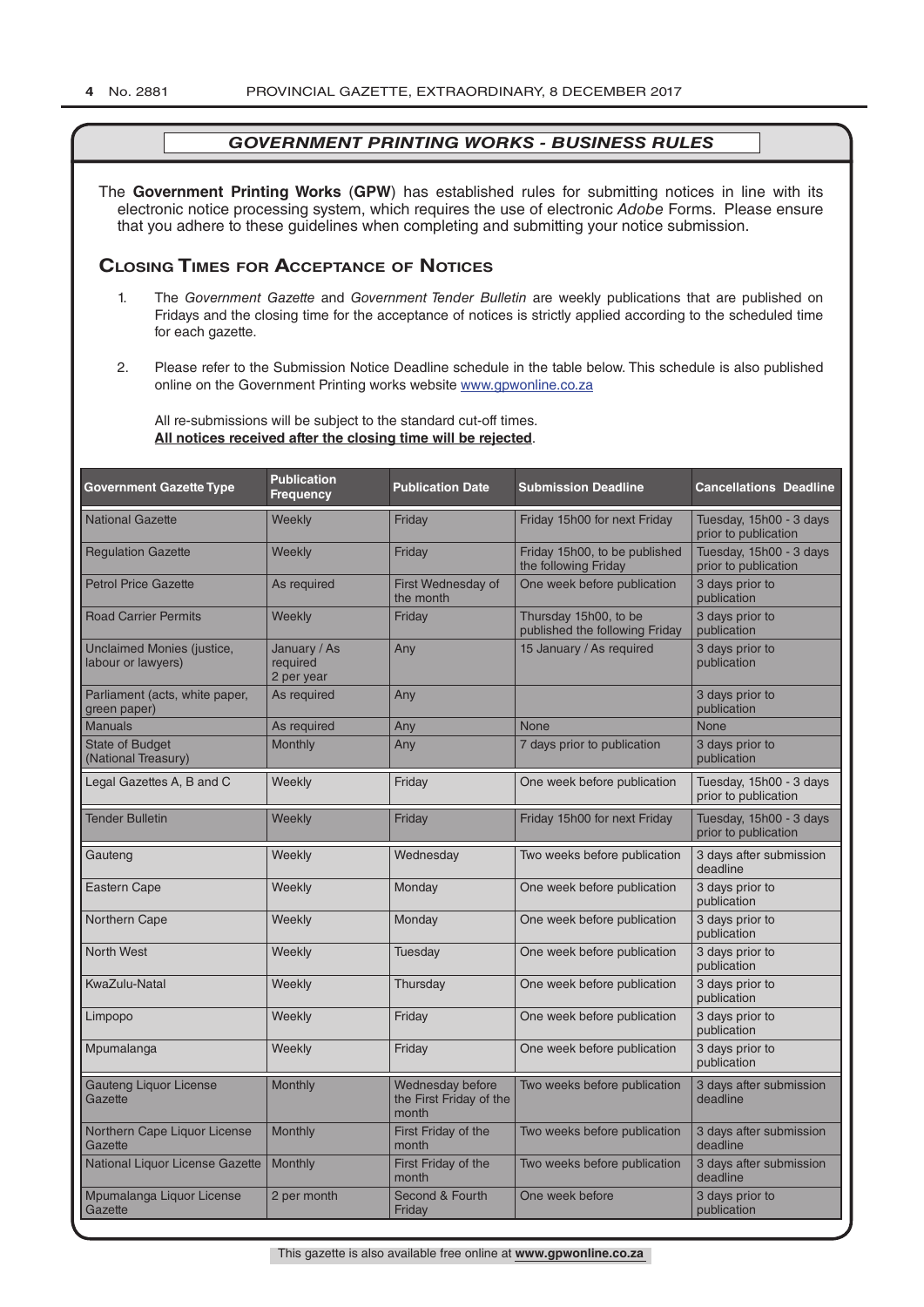# **exTrAordinAry gAzeTTes**

3. *Extraordinary Gazettes* can have only one publication date. If multiple publications of an *Extraordinary Gazette* are required, a separate Z95/Z95Prov *Adobe* Forms for each publication date must be submitted.

# **NOTICE SUBMISSION PROCESS**

- 4. Download the latest *Adobe* form, for the relevant notice to be placed, from the **Government Printing Works** website www.gpwonline.co.za.
- 5. The *Adobe* form needs to be completed electronically using *Adobe Acrobat* / *Acrobat Reader*. Only electronically completed *Adobe* forms will be accepted. No printed, handwritten and/or scanned *Adobe* forms will be accepted.
- 6. The completed electronic *Adobe* form has to be submitted via email to submit.egazette@gpw.gov.za. The form needs to be submitted in its original electronic *Adobe* format to enable the system to extract the completed information from the form for placement in the publication.
- 7. Every notice submitted **must** be accompanied by an official **GPW** quotation. This must be obtained from the *eGazette* Contact Centre.
- 8. Each notice submission should be sent as a single email. The email **must** contain **all documentation relating to a particular notice submission**.
	- 8.1. Each of the following documents must be attached to the email as a separate attachment:
		- 8.1.1. An electronically completed *Adobe* form, specific to the type of notice that is to be placed.
			- 8.1.1.1. For National *Government Gazette* or *Provincial Gazette* notices, the notices must be accompanied by an electronic Z95 or Z95Prov *Adobe* form
			- 8.1.1.2. The notice content (body copy) **MUST** be a separate attachment.
		- 8.1.2. A copy of the official **Government Printing Works** quotation you received for your notice . *(Please see Quotation section below for further details)*
		- 8.1.3. A valid and legible Proof of Payment / Purchase Order: **Government Printing Works** account customer must include a copy of their Purchase Order*.* **Non**-**Government Printing Works** account customer needs to submit the proof of payment for the notice
		- 8.1.4. Where separate notice content is applicable (Z95, Z95 Prov and TForm 3, it should **also** be attached as a separate attachment. *(Please see the Copy Section below, for the specifications)*.
		- 8.1.5. Any additional notice information if applicable.
- 9. The electronic *Adobe* form will be taken as the primary source for the notice information to be published. Instructions that are on the email body or covering letter that contradicts the notice form content will not be considered. The information submitted on the electronic *Adobe* form will be published as-is.
- 10. To avoid duplicated publication of the same notice and double billing, Please submit your notice **ONLY ONCE.**
- 11. Notices brought to **GPW** by "walk-in" customers on electronic media can only be submitted in *Adobe* electronic form format. All "walk-in" customers with notices that are not on electronic *Adobe* forms will be routed to the Contact Centre where they will be assisted to complete the forms in the required format.
- 12. Should a customer submit a bulk submission of hard copy notices delivered by a messenger on behalf of any organisation e.g. newspaper publisher, the messenger will be referred back to the sender as the submission does not adhere to the submission rules.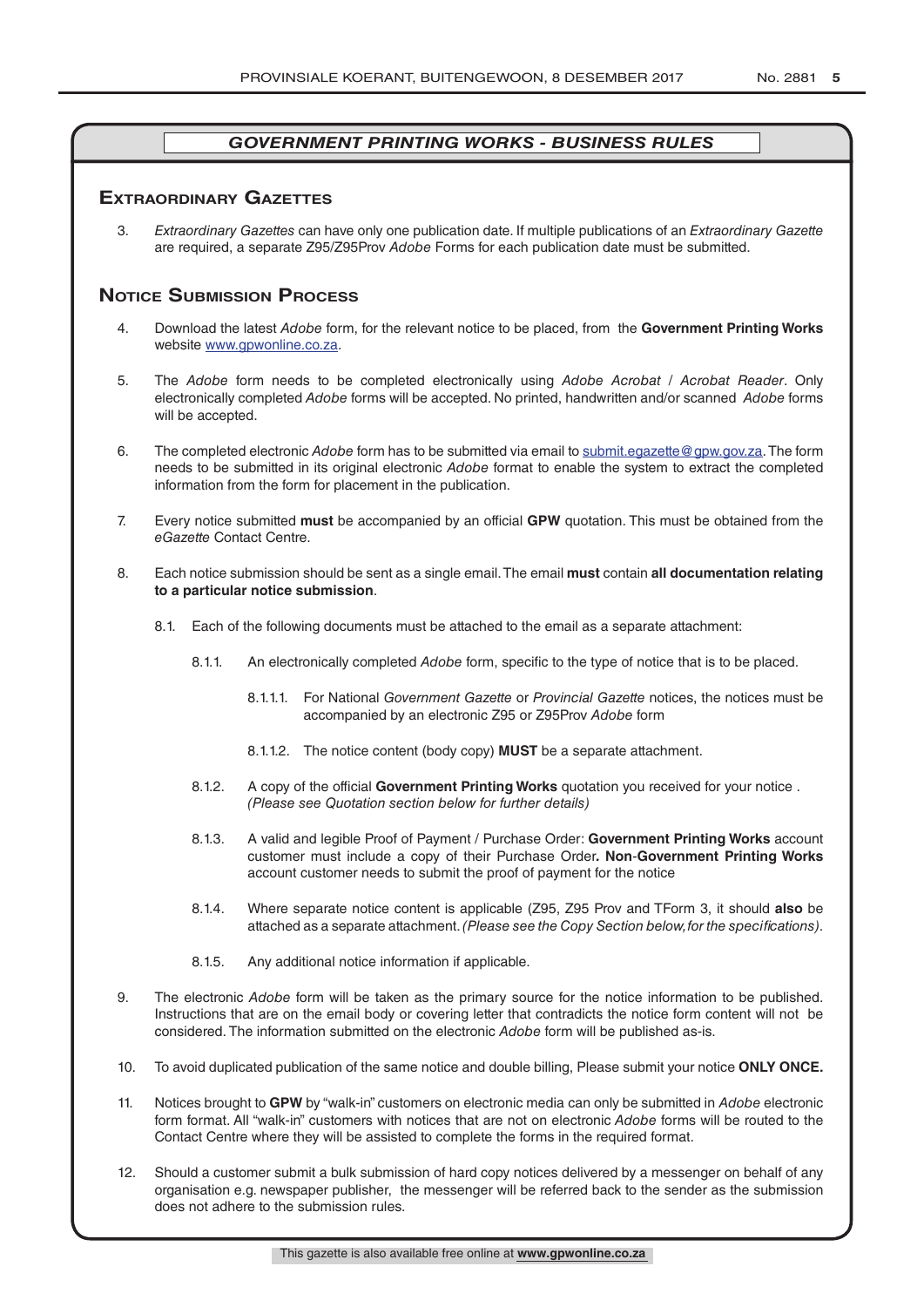# **QuoTATions**

- 13. Quotations are valid until the next tariff change.
	- 13.1. *Take note:* **GPW**'s annual tariff increase takes place on *1 April* therefore any quotations issued, accepted and submitted for publication up to *31 March* will keep the old tariff. For notices to be published from 1 April, a quotation must be obtained from **GPW** with the new tariffs. Where a tariff increase is implemented during the year, **GPW** endeavours to provide customers with 30 days' notice of such changes.
- 14. Each quotation has a unique number.
- 15. Form Content notices must be emailed to the *eGazette* Contact Centre for a quotation.
	- 15.1. The *Adobe* form supplied is uploaded by the Contact Centre Agent and the system automatically calculates the cost of your notice based on the layout/format of the content supplied.
	- 15.2. It is critical that these *Adobe* Forms are completed correctly and adhere to the guidelines as stipulated by **GPW**.

#### 16. **APPLICABLE ONLY TO GPW ACCOUNT HOLDERS**:

- 16.1. **GPW** Account Customers must provide a valid **GPW** account number to obtain a quotation.
- 16.2. Accounts for **GPW** account customers **must** be active with sufficient credit to transact with **GPW** to submit notices.
	- 16.2.1. If you are unsure about or need to resolve the status of your account, please contact the **GPW** Finance Department prior to submitting your notices. (If the account status is not resolved prior to submission of your notice, the notice will be failed during the process).

## 17. **APPLICABLE ONLY TO CASH CUSTOMERS:**

- 17.1. Cash customers doing **bulk payments** must use a **single email address** in order to use the **same proof of payment** for submitting multiple notices.
- 18. The responsibility lies with you, the customer, to ensure that the payment made for your notice(s) to be published is sufficient to cover the cost of the notice(s).
- 19. Each quotation will be associated with one proof of payment / purchase order / cash receipt.

#### 19.1. This means that **the quotation number can only be used once to make a payment.**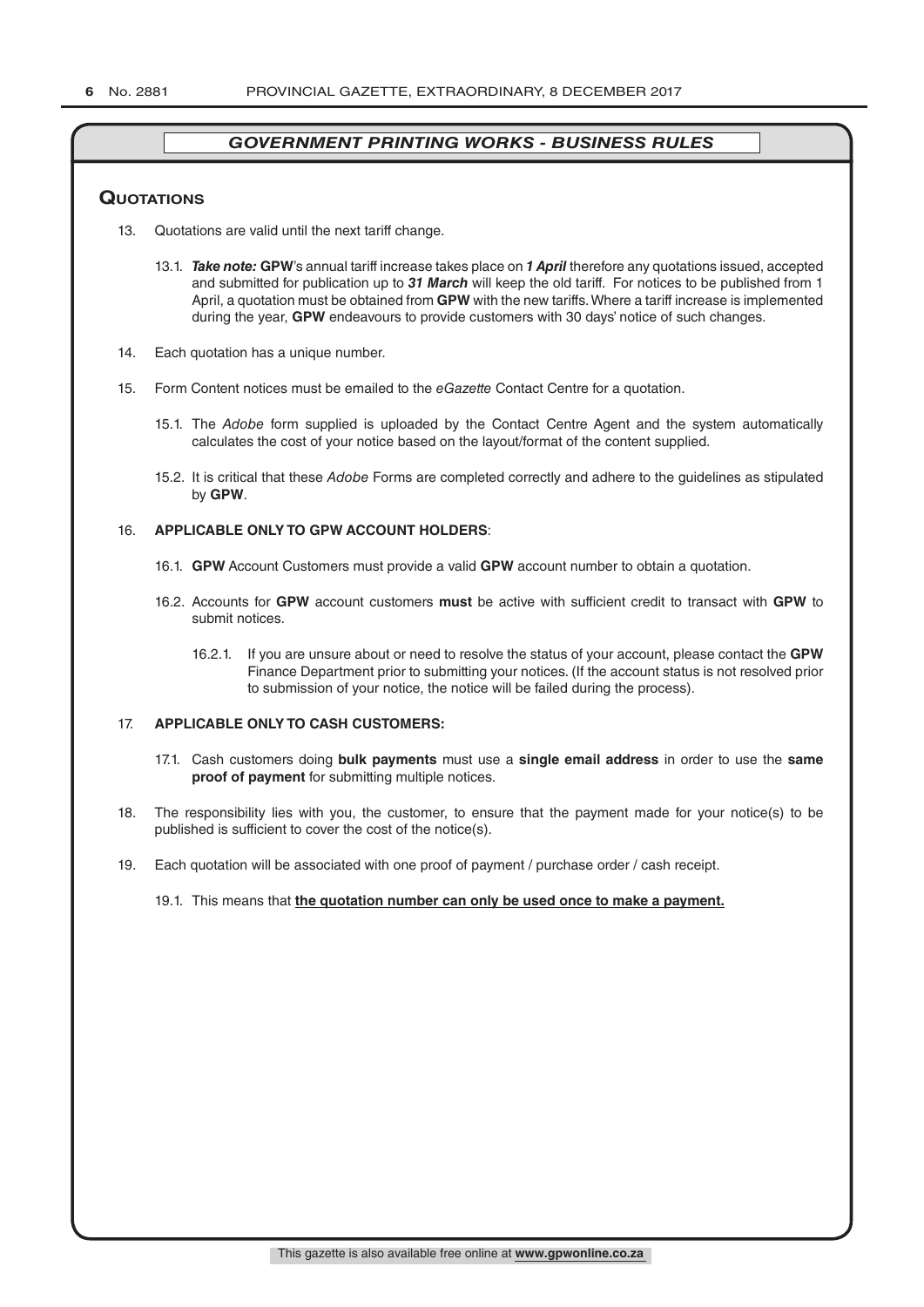# **COPY (SEPARATE NOTICE CONTENT DOCUMENT)**

- 20. Where the copy is part of a separate attachment document for Z95, Z95Prov and TForm03
	- 20.1. Copy of notices must be supplied in a separate document and may not constitute part of any covering letter, purchase order, proof of payment or other attached documents.

The content document should contain only one notice. (You may include the different translations of the same notice in the same document).

20.2. The notice should be set on an A4 page, with margins and fonts set as follows:

Page size  $=$  A4 Portrait with page margins: Top  $=$  40mm, LH/RH  $=$  16mm, Bottom  $=$  40mm; Use font size: Arial or Helvetica 10pt with 11pt line spacing;

Page size = A4 Landscape with page margins:  $Top = 16$ mm, LH/RH = 40mm, Bottom = 16mm; Use font size: Arial or Helvetica 10pt with 11pt line spacing;

# **CAnCellATions**

- 21. Cancellation of notice submissions are accepted by **GPW** according to the deadlines stated in the table above in point 2. Non-compliance to these deadlines will result in your request being failed. Please pay special attention to the different deadlines for each gazette. Please note that any notices cancelled after the cancellation deadline will be published and charged at full cost.
- 22. Requests for cancellation must be sent by the original sender of the notice and must accompanied by the relevant notice reference number (N-) in the email body.

# **AmendmenTs To noTiCes**

23. With effect from 01 October 2015, **GPW** will not longer accept amendments to notices. The cancellation process will need to be followed according to the deadline and a new notice submitted thereafter for the next available publication date.

# **REJECTIONS**

- 24. All notices not meeting the submission rules will be rejected to the customer to be corrected and resubmitted. Assistance will be available through the Contact Centre should help be required when completing the forms. (012-748 6200 or email info.egazette@gpw.gov.za). Reasons for rejections include the following:
	- 24.1. Incorrectly completed forms and notices submitted in the wrong format, will be rejected.
	- 24.2. Any notice submissions not on the correct *Adobe* electronic form, will be rejected.
	- 24.3. Any notice submissions not accompanied by the proof of payment / purchase order will be rejected and the notice will not be processed.
	- 24.4. Any submissions or re-submissions that miss the submission cut-off times will be rejected to the customer. The Notice needs to be re-submitted with a new publication date.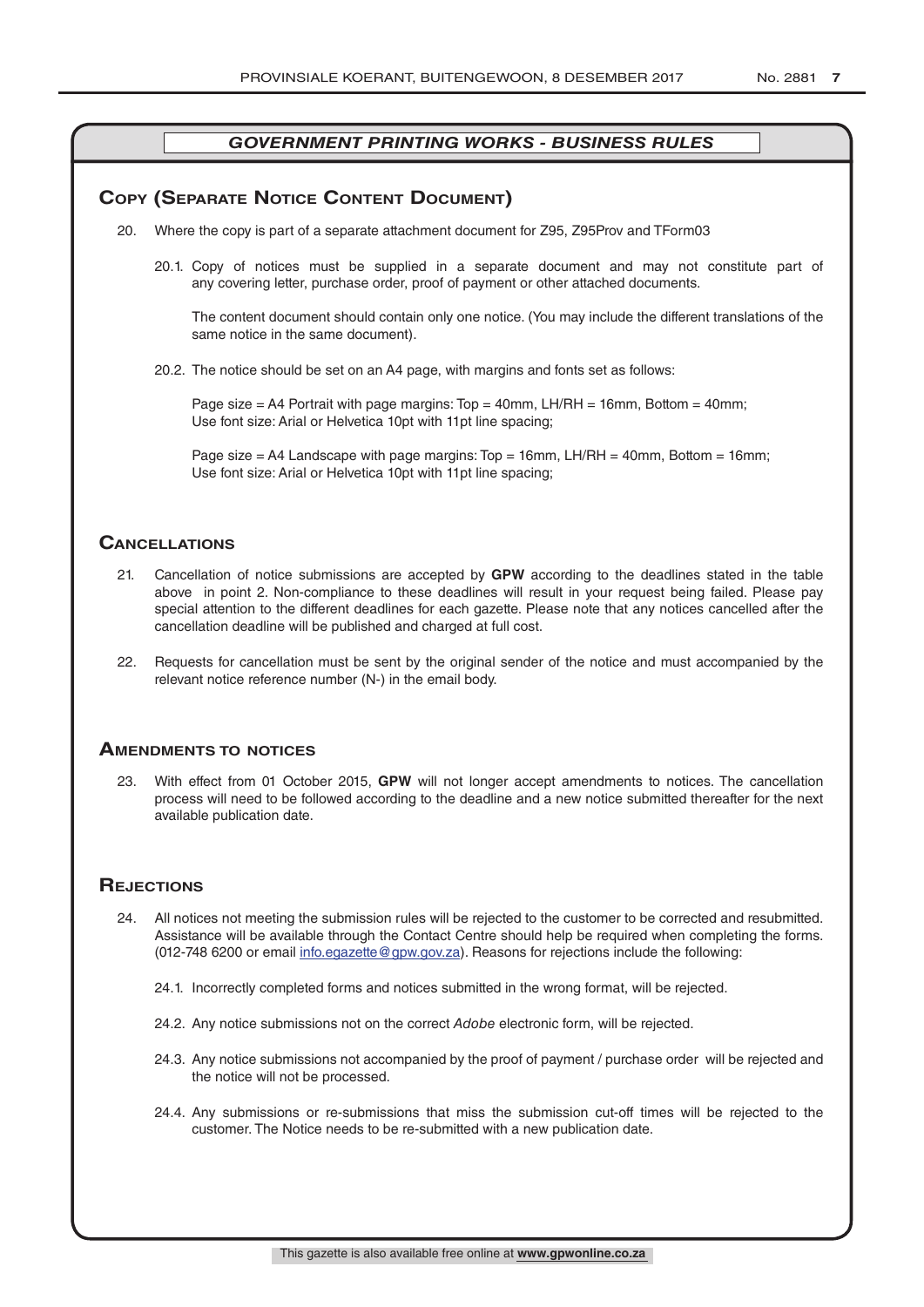#### **ApprovAl of noTiCes**

- 25. Any notices other than legal notices are subject to the approval of the Government Printer, who may refuse acceptance or further publication of any notice.
- 26. No amendments will be accepted in respect to separate notice content that was sent with a Z95 or Z95Prov notice submissions. The copy of notice in layout format (previously known as proof-out) is only provided where requested, for Advertiser to see the notice in final Gazette layout. Should they find that the information submitted was incorrect, they should request for a notice cancellation and resubmit the corrected notice, subject to standard submission deadlines. The cancellation is also subject to the stages in the publishing process, i.e. If cancellation is received when production (printing process) has commenced, then the notice cannot be cancelled.

# **governmenT prinTer indemnified AgAinsT liAbiliTy**

- 27. The Government Printer will assume no liability in respect of—
	- 27.1. any delay in the publication of a notice or publication of such notice on any date other than that stipulated by the advertiser;
	- 27.2. erroneous classification of a notice, or the placement of such notice in any section or under any heading other than the section or heading stipulated by the advertiser;
	- 27.3. any editing, revision, omission, typographical errors or errors resulting from faint or indistinct copy.

# **liAbiliTy of AdverTiser**

28. Advertisers will be held liable for any compensation and costs arising from any action which may be instituted against the Government Printer in consequence of the publication of any notice.

# **CusTomer inQuiries**

Many of our customers request immediate feedback/confirmation of notice placement in the gazette from our Contact Centre once they have submitted their notice – While **GPW** deems it one of their highest priorities and responsibilities to provide customers with this requested feedback and the best service at all times, we are only able to do so once we have started processing your notice submission.

**GPW** has a 2-working day turnaround time for processing notices received according to the business rules and deadline submissions.

Please keep this in mind when making inquiries about your notice submission at the Contact Centre.

- 29. Requests for information, quotations and inquiries must be sent to the Contact Centre ONLY.
- 30. Requests for Quotations (RFQs) should be received by the Contact Centre at least **2 working days** before the submission deadline for that specific publication.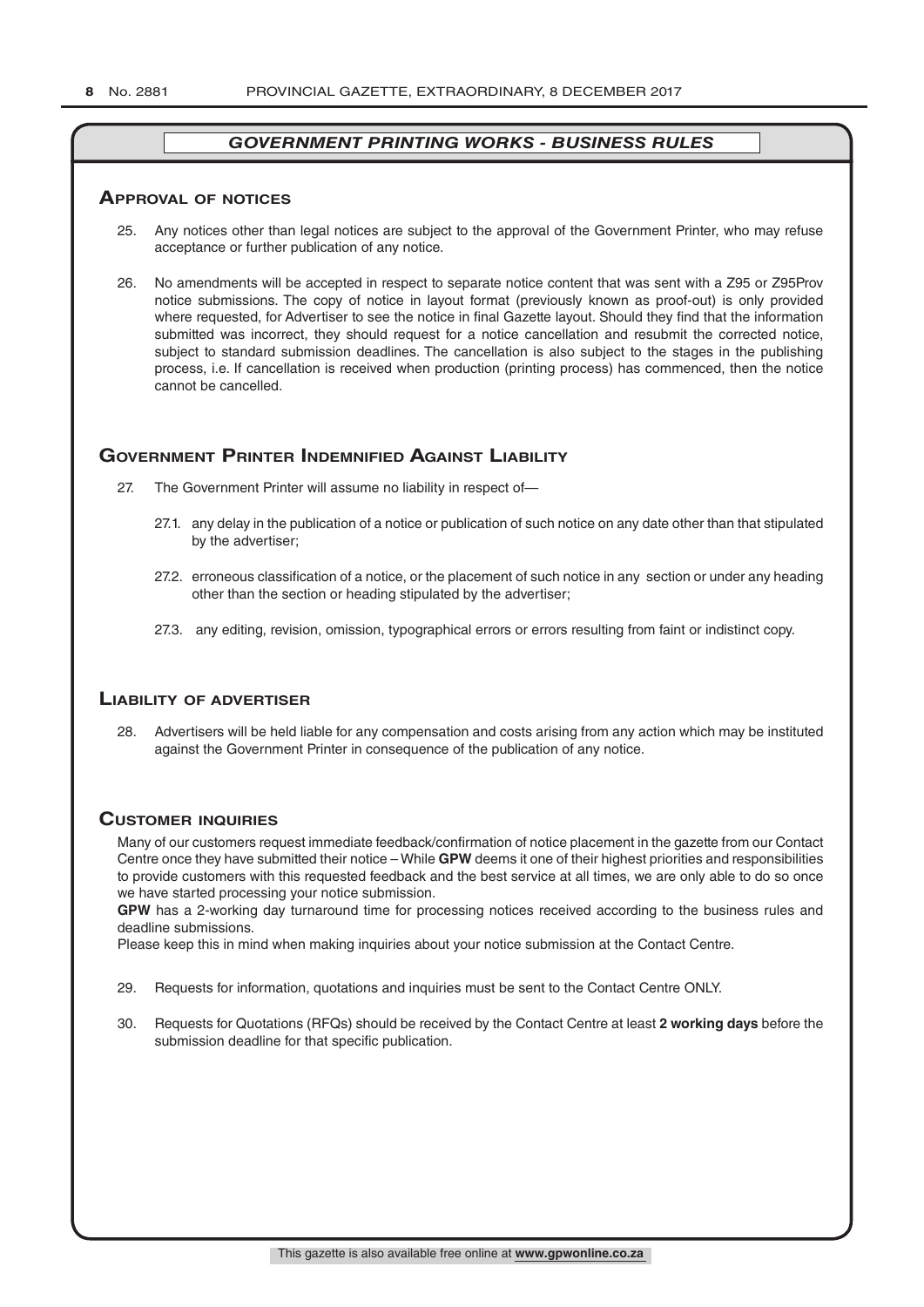### **pAymenT of CosT**

- 31. The Request for Quotation for placement of the notice should be sent to the Gazette Contact Centre as indicated above, prior to submission of notice for advertising.
- 32. Payment should then be made, or Purchase Order prepared based on the received quotation, prior to the submission of the notice for advertising as these documents i.e. proof of payment or Purchase order will be required as part of the notice submission, as indicated earlier.
- 33. Every proof of payment must have a valid **GPW** quotation number as a reference on the proof of payment document.
- 34. Where there is any doubt about the cost of publication of a notice, and in the case of copy, an enquiry, accompanied by the relevant copy, should be addressed to the Gazette Contact Centre, **Government Printing Works**, Private Bag X85, Pretoria, 0001 email: info.egazette@gpw.gov.za before publication.
- 35. Overpayment resulting from miscalculation on the part of the advertiser of the cost of publication of a notice will not be refunded, unless the advertiser furnishes adequate reasons why such miscalculation occurred. In the event of underpayments, the difference will be recovered from the advertiser, and future notice(s) will not be published until such time as the full cost of such publication has been duly paid in cash or electronic funds transfer into the **Government Printing Works** banking account.
- 36. In the event of a notice being cancelled, a refund will be made only if no cost regarding the placing of the notice has been incurred by the **Government Printing Works**.
- 37. The **Government Printing Works** reserves the right to levy an additional charge in cases where notices, the cost of which has been calculated in accordance with the List of Fixed Tariff Rates, are subsequently found to be excessively lengthy or to contain overmuch or complicated tabulation.

# **proof of publiCATion**

- 38. Copies of any of the *Government Gazette* or *Provincial Gazette* can be downloaded from the **Government Printing Works** website www.gpwonline.co.za free of charge, should a proof of publication be required.
- 39. Printed copies may be ordered from the Publications department at the ruling price. The **Government Printing Works** will assume no liability for any failure to post or for any delay in despatching of such *Government Gazette*(s).

# *GOVERNMENT PRINTING WORKS CONTACT INFORMATION*

| <b>Physical Address:</b>         |  |  |  |  |
|----------------------------------|--|--|--|--|
| <b>Government Printing Works</b> |  |  |  |  |
| 149 Bosman Street                |  |  |  |  |
| Pretoria                         |  |  |  |  |

**For Gazette and Notice submissions:** Gazette Submissions: **E-mail:** submit.egazette@gpw.gov.za **For queries and quotations, contact:** Gazette Contact Centre: **E-mail:** info.egazette@gpw.gov.za

**Contact person for subscribers:** Mrs M. Toka: **E-mail:** subscriptions@gpw.gov.za

# **Physical Address: Postal Address: GPW Banking Details:**

Private Bag X85 **Bank:** ABSA Bosman Street 149 Bosman Street Pretoria **Account No.:** 405 7114 016 Pretoria 0001 **Branch Code:** 632-005

**Tel:** 012-748 6200

**Tel:** 012-748-6066 / 6060 / 6058 **Fax:** 012-323-9574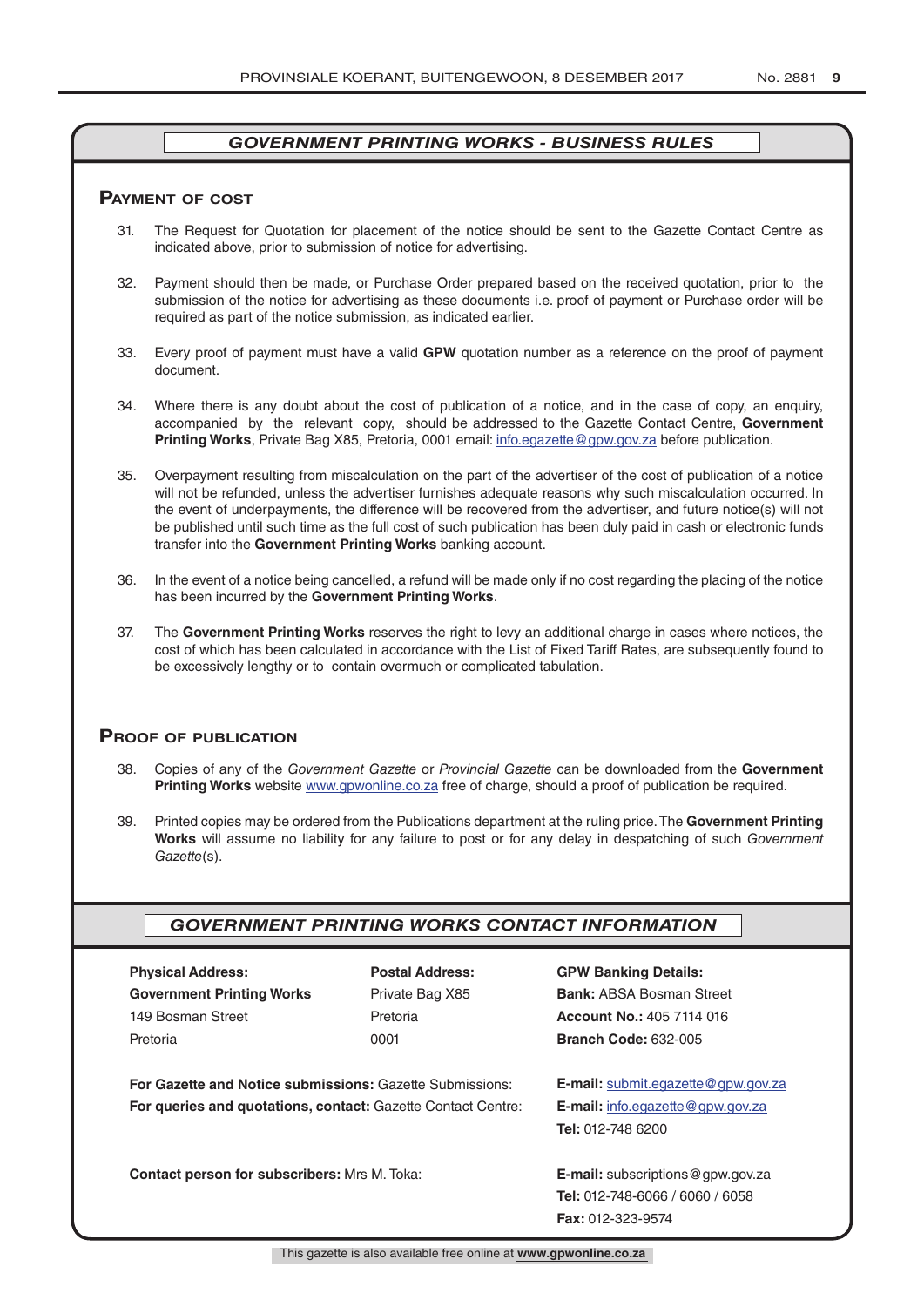#### **Form 2**

# General Notice

# **NOTICE 141 OF 2017**

#### **MPUMALANGA LIQUOR LICENSING ACT, 2006 (Act No. 5 of 2006)**

#### **Notice of applications for liquor licences in terms of section 35**

Notice is hereby given that the applicants specified in the Schedule hereto have given notice of their intention to lodge applications for the grant of new liquor licences to the Secretary, Regional Liquor Licensing Offices in respect of premises situated in the local committee area indicated in the Schedule.

Comments should be made in writing and be addressed to the municipality concerned and a copy to the applicant, to reach the said addresses within thirty (30) days of this application.

Invitation for public comments in applying for a Liquor Licence in terms of section 35(2)(a) of the Mpumalanga Liquor Licensing Act, 2006.

#### **SCHEDULE**

The undermentioned figures used in brackets in the Schedule, have the following meanings:

- (1) = Full name of applicant, ID Number of Applicant.
- (2) = Intended trading name.
- (3) = Notice given on behalf of: self *or* other juristic person/s.
- $(4)$  = Type of licence applied for.
- $(5)$  = Full address and location of the premises
- $(6)$  = Municipality address where comments must be submitted
- $(7)$  = Applicant address where comments must be submitted

# NKANGALA

### **EMALAHLENI LOCAL MUNICIPALITY**

- (1) I, **JOHN QAMU LUBAMBO,** ID No. 5407285548089, an adult male, hereby invites written public comments concerning the application for a Liquor Licence to the Mpumalanga Liquor Authority.
- (2) To trade under the name EMHLANGENI LIQUOR STORE.
- (3) I make this application for myself.
- (4) The retail sale of liquor for consumption off the premises where the liquor is sold.
- (5) *Physical address:* Erf 10324, Kwa-Guqa, Vosman Extension 16, Witbank, being an address in the Republic of South Africa and within the boundries of Mpumalanga Province. *Postal address:* Erf 10324, Kwa-Guqa, Vosman Extension 16, Witbank, 1034.
- (6) Civic Centre, Cnr Mandela & Arras Streets, Witbank.
- (7) Erf 10324, Kwa-Guqa, Vosman Extension 16, Witbank.

#### **THEMBISILE HANI LOCAL MUNICIPALITY**

- (1) I, **Patric Mbonani,** ID No. 8009206199089, an adult male, hereby invites written public comments concerning the application for a Liquor Licence to the Mpumalanga Liquor Authority.
- (2) To trade under the name Pat Jazz Park.
- (3) I make this application for myself.
- (4) The retail sale of liquor for consumption on the premises where the liquor is sold.
- (5) *Physical address:* 60072/71 and 68009/10 Zakheni Kwa-Mhlanga, being an address in the Republic of South Africa and within the boundries of Mpumalanga Province. *Postal address:* 60072/71 Zakheni Kwa-Mhlanga 1022.
- (6) Private BagX 4041 Ekangala 0458.
- (7) C0149 Msholozi Village Kwa-Mhlanga.

#### **THEMBISILE HANI LOCAL MUNICIPALITY**

- (1) I, **Ndlela Bethuel Giya,** ID No. 6910265387088, an adult male, hereby invites written public comments concerning the application for a Liquor Licence to the Mpumalanga Liquor Authority.
- (2) To trade under the name Pat Jazz Park.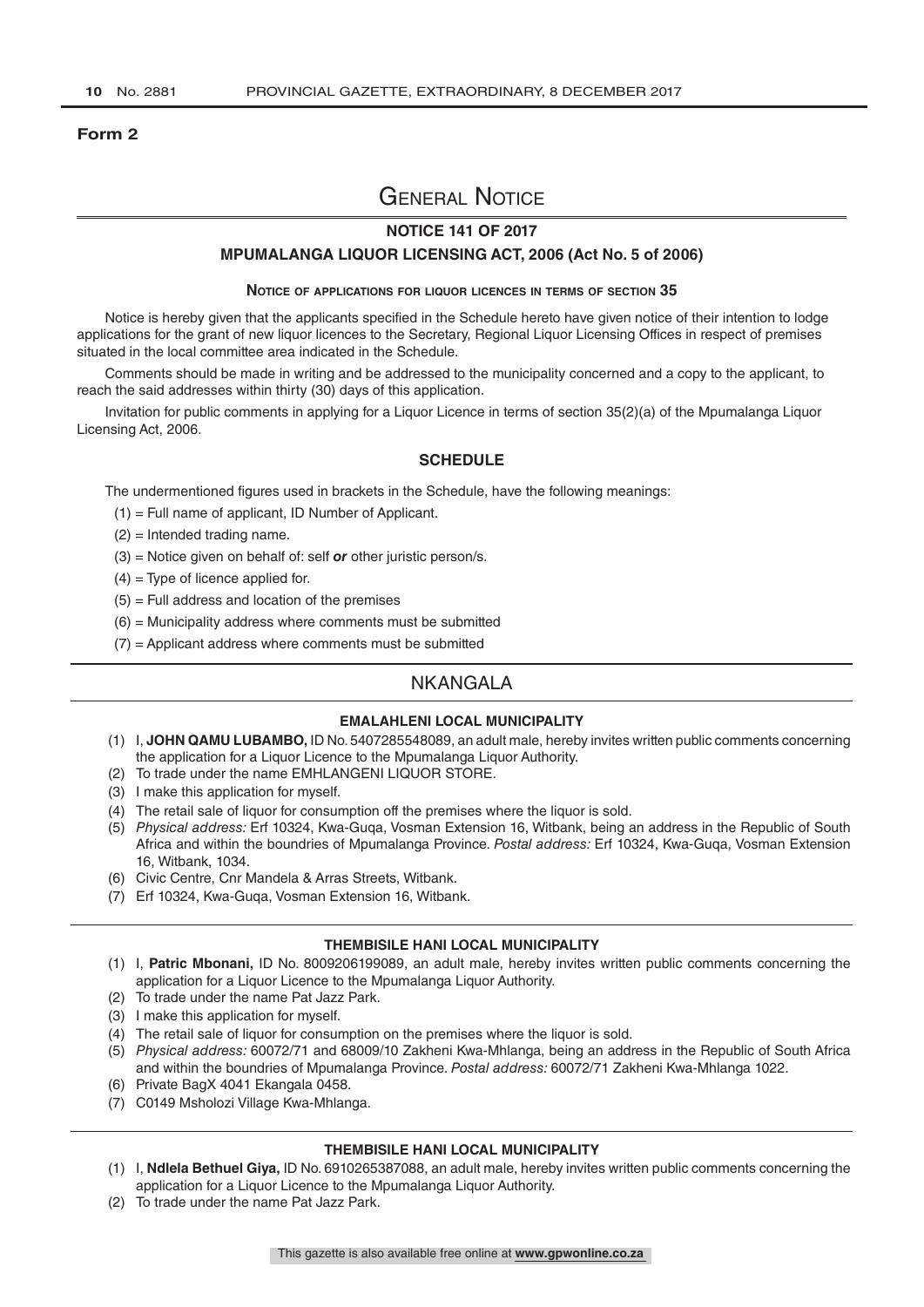- (3) I make this application for myself.
- (4) The retail sale of liquor for consumption on the premises where the liquor is sold.
- (5) *Physical address:* C0149 Msholozi Village Kwa-Mhlanga, being an address in the Republic of South Africa and within the boundries of Mpumalanga Province. *Postal address:* C0149 Msholozi Village Kwa-Mhlanga.
- (6) Private BagX 4041 Ekangala 0458.
- (7) C0149 Msholozi Village Kwa-Mhlanga.

#### **EMALAHLENI LOCAL MUNICIPALITY**

- (1) I, **Saenette Rapoto Malatji,** ID No. 660610 1305 082, an adult female, hereby invites written public comments concerning the application for a Liquor Licence to the Mpumalanga Liquor Authority.
- (2) To trade under the name Remmogo Restaurant.
- (3) I make this application for myself.
- (4) The retail sale of liquor for consumption on the premises where the liquor is sold.
- (5) *Physical address:* Stand no. 5123 Hlalanikahle Ext 4, Emalahleni., being an address in the Republic of South Africa and within the boundries of Mpumalanga Province. *Postal address:* House no. 5123 Hlalanikahle Ext 4, Emalahleni..
- (6) Municipal Manager, Madela Street, P.O.Box 3, Emalahleni,1035..
- (7) Lefeac Consultants, 17 Grobler Street, P.O. Box 595, Polokwane, 0700..

#### **STEVE TSHWETE LOCAL MUNICIPALITY**

- (1) I, **DA SILVA AMBROSIO,** ID No. 5910035788186, an adult male, hereby invites written public comments concerning the application for a Liquor Licence to the Mpumalanga Liquor Authority.
- (2) To trade under the name KOMATI LIQUOR STORE.
- (3) I make this application for myself.
- (4) The retail sale of liquor for consumption on the premises where the liquor is sold.
- (5) *Physical address:* ERF 213 AT THE CORNER OF FALCON DRIVE, Witbank Mpumalanga Province, being an address in the Republic of South Africa and within the boundries of Mpumalanga Province. *Postal address:* P.O.BOX 1858, KABOKWENI, 1245.
- (6) corner Walter Sisulu Street & Wanderers Avenue, Middelburg.
- (7) 22 Ferreira Street, 1st Floor, Office 4, Shell house, Nelspruit, 1200; P.O Box 1858, Kabokweni, 1245.

# **STEVE TSHWETE LOCAL MUNICIPALITY**

- (1) I, **BOY JOHANNES NKOSI,** ID No. 5501195495082, an adult male, hereby invites written public comments concerning the application for a Liquor Licence to the Mpumalanga Liquor Authority.
- (2) To trade under the name SKHATHI ESIKHULU.
- (3) I make this application for myself.
- (4) The retail sale of liquor in terms of a special liquor license for consumption on and off the premises where the liquor is sold.
- (5) *Physical address:* NO 5629/182 EXT. 02 CHOCOLATE STREET, MHLUZI 1053, being an address in the Republic of South Africa and within the boundries of Mpumalanga Province. *Postal address:* P O BOX 833 MHLUZI 1053.
- (6) P O BOX 14 MIDDELBURG 1050.
- (7) NO 5629/182 EXT 02 CHOCOLATE STREET MHLUZI 1053.

#### **STEVE TSHWETE LOCAL MUNICIPALITY**

- (1) I, **LEON SLOTOW,** ID No. 5205165095084, an adult male, hereby invites written public comments concerning the application for a Liquor Licence to the Mpumalanga Liquor Authority.
- (2) To trade under the name ROCOMAMAS (MIDDELBURG).
- (3) I make this application on behalf of the juristic person: CALMA INVESTMENTS (PROPRIETARY) LIMITED. (Reg No. 2013/139503/07).
- (4) The retail sale of liquor for consumption on the premises where the liquor is sold.
- (5) *Physical address:* Shop No.104, Middelburg Mall, 4 Mandela Road, corner Tswelopele Avenue and Samora Machel Street, Middelburg, being Portion 7 of Erf 11076, Middelburg Ext.26, District Middelburg, Mpumalanga Province, being an address in the Republic of South Africa and within the boundries of Mpumalanga Province. *Postal address:* C/o Leon Slotow Attorney, P O Box 92345, Norwood, 2117.
- (6) Steve Tshwete Local Municipality, corner Walter Sisulu Street & Wanderers Avenue, Middelburg, 1050.
- (7) C/o Leon Slotow Attorney, P O Box 92345, Norwood, 2117 E-mail: info@slotow.co.za.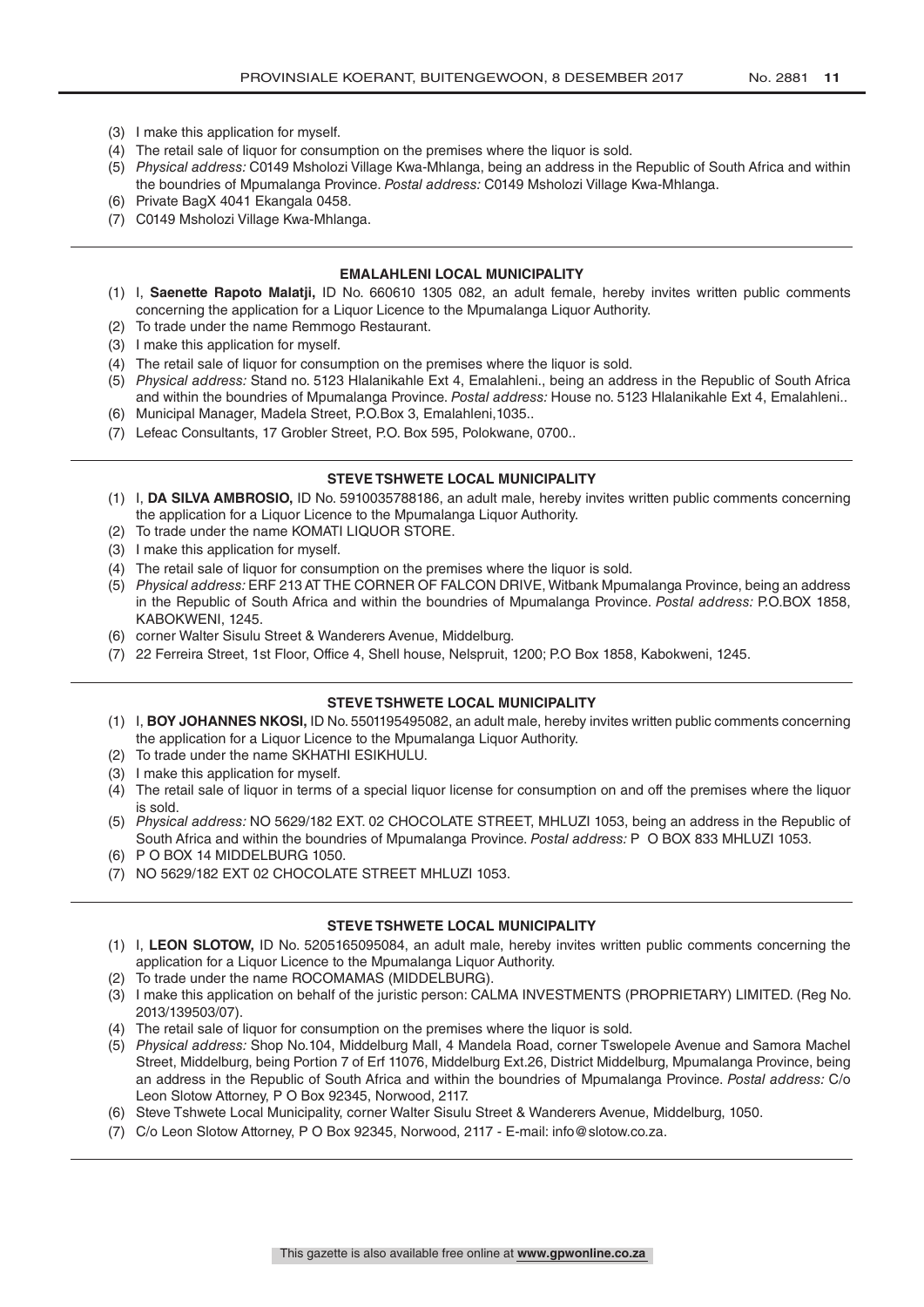.

# **EMAKHAZENI LOCAL MUNICIPALITY**

- (1) I, **DEL MONTé ROBERTS,** ID No. 700205 5032 089, an adult male, hereby invites written public comments concerning the application for a Liquor Licence to the Mpumalanga Liquor Authority.
- (2) To trade under the name DULLSTROOM WINTER FESTIVAL.
- (3) I make this application on behalf of the juristic person: DULLSTROOM ACCOMMODATION (PTY) LTD.. (Reg No. 2016/414033/07).
- (4) The retail sale of liquor in terms of a special liquor license in respect of a specified event.
- (5) *Physical address:* JOUBERT PLEIN, NALEDI DRIVE, DULLSTROOM, being an address in the Republic of South Africa and within the boundries of Mpumalanga Province. *Postal address:* P O Box 309, DULLSTROOM, 1110.
- (6) 25 Scheepers Street, eMakhazeni, 1100
- (7) C/o Kruger and Partners Inc., 5 Van Rensburg Street, Nelspruit.

# **EMALAHLENI LOCAL MUNICIPALITY**

- (1) I, **Sifisosethu Blessing Mandlenkosi Sifiso Cele,** ID No. 610710 5692 088, an adult male, hereby invites written public comments concerning the application for a Liquor Licence to the Mpumalanga Liquor Authority.
- (2) To trade under the name Sifiso Dam Restaurant.
- (3) I make this application for myself.
- (4) The retail sale of liquor in terms of a special liquor license for consumption on and off the premises where the liquor is sold.
- (5) *Physical address:* 5 Breytenbach Street Ext X16

Witbank 1035, being an address in the Republic of South Africa and within the boundries of Mpumalanga Province. *Postal address:* Po Box 22, River Crescent

, Witbank, 1042.

(6) Emalahleni Municipality Manager

Mandela Street Emalahleni, 1035.

(7) 2 Laboratory Street,

Witbank.

# EHLANZENI

# **BUSHBUCKRIDGE LOCAL MUNICIPALITY**

- (1) I, **LEON SLOTOW,** ID No. 5205165095084, an adult male, hereby invites written public comments concerning the application for a Liquor Licence to the Mpumalanga Liquor Authority.
- (2) To trade under the name ELEPHANT POINT.
- (3) I make this application on behalf of the juristic person: ELEPHANT CORPORATION HOLDINGS (PROPRIETARY) LIMITED. (Reg No. 2004/016684/07).
- (4) The retail sale of liquor for consumption on the premises where the liquor is sold.
- (5) *Physical address:* Viewing Deck and Boma Complex, Elephant Point, Road R536 (Paul Kruger Road), Belfast, Bushbuckridge, being Portion 10 of the Farm Belfast 296, Bushbuckridge, Province of Mpumalanga, being an address in the Republic of South Africa and within the boundries of Mpumalanga Province. *Postal address:* C/o Leon Slotow Attorney, P O Box 92345, Norwood, 2117.
- (6) R533 Graskop Road, Bushbuckridge.
- (7) C/o Leon Slotow Attorney, P O Box 92345, Norwood, 2117 E-mail: info@slotow.co.za.

#### **MBOMBELA LOCAL MUNICIPALITY**

- (1) I, **Bhekisisa Mhaule,** ID No. 750624 5293 088, an adult male, hereby invites written public comments concerning the application for a Liquor Licence to the Mpumalanga Liquor Authority.
- (2) To trade under the name Cima-Ukuwoma Restaurant.
- (3) I make this application for myself.
- (4) The retail sale of liquor for consumption on the premises where the liquor is sold.
- (5) *Physical address:* Stand Number 6400, Sandriver Trust, Hazyview, Mpumalanga, 1242, being an address in the Republic of South Africa and within the boundries of Mpumalanga Province. *Postal address:* P.O Box 495, Hazyview, 1242.
- (6) 1 Nel Street, Nelspruit, 1201; P. O Box 45 Nelspruit, 1200.
- (7) Stand Number 4001, Shabalala Trust, Mpumalanga, Hazyview, 1242.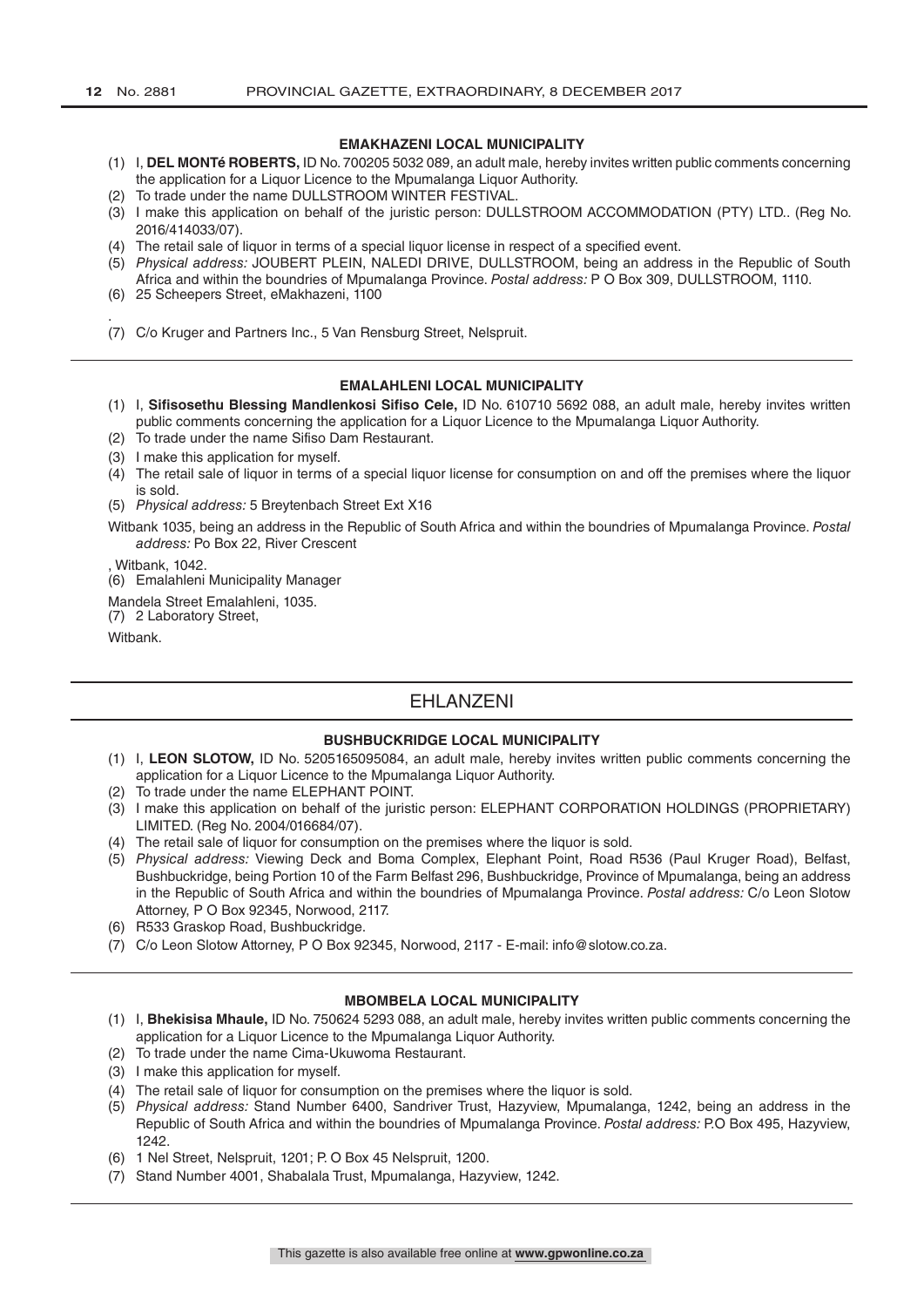## **MBOMBELA LOCAL MUNICIPALITY**

- (1) I, **Bhekisisa Mhaule,** ID No. 750624 5293 088, an adult male, hereby invites written public comments concerning the application for a Liquor Licence to the Mpumalanga Liquor Authority.
- (2) To trade under the name Phuzu-Ukuvela Restaurant.
- (3) I make this application for myself.
- (4) The retail sale of liquor for consumption on the premises where the liquor is sold.
- (5) *Physical address:* Stand Number 4001, Shabalala Trust, Hazyview, Mpumalanga, 1242, being an address in the Republic of South Africa and within the boundries of Mpumalanga Province. *Postal address:* P.O Box 495, Hazyview, 1242.
- (6) 1 Nel Street, Nelspruit, 1201; P.O Box 45 Nelspruit, 1200.
- (7) Stand Number 4001, Shabalala Trust, Mpumalanga, Hazyview, 1242.

#### **MBOMBELA LOCAL MUNICIPALITY**

- (1) I, **Elliot Singomungomu Chauke,** ID No. 630504 5332 084, an adult male, hereby invites written public comments concerning the application for a Liquor Licence to the Mpumalanga Liquor Authority.
- (2) To trade under the name Phola Park Bar Lounge.
- (3) I make this application for myself.
- (4) The retail sale of liquor for consumption on the premises where the liquor is sold.
- (5) *Physical address:* Stand Number 1, Main Street, Phola Trust, Nsikazi District, Whiteriver, Mpumalanga, 1240, being an address in the Republic of South Africa and within the boundries of Mpumalanga Province. *Postal address:* P.O Box 1859, Hazyview, 1242.
- (6) 1 Nel Street, Nelspruit, 1201, P.O Box 45 Nelspruit, 1200.
- (7) Stand Number 1, Main Street, Phola Trust, Whiteriver, Mpumalanga, 1240.

### **MBOMBELA LOCAL MUNICIPALITY**

- (1) I, **Elliot Singomungomu Chauke,** ID No. 630504 5332 084, an adult male, hereby invites written public comments concerning the application for a Liquor Licence to the Mpumalanga Liquor Authority.
- (2) To trade under the name West Rand Bar Lounge.
- (3) I make this application for myself.
- (4) The retail sale of liquor for consumption on the premises where the liquor is sold.
- (5) *Physical address:* Stand Number 1961, Manzini Trust, Whiteriver, Mpumalanga, 1240, being an address in the Republic of South Africa and within the boundries of Mpumalanga Province. *Postal address:* P.O Box 1859, Hazyview, 1242.
- (6) 1 Nel Street, Nelspruit, 1201; P. O Box 45 Nelspruit, 1200.
- (7) Stand Number 1961, Manzini Trust, Whiteriver, Mpumalanga, 1240.

# **THABA CHWEU LOCAL MUNICIPALITY**

- (1) I, **IRENE SPUNKI MONTSHO,** ID No. 7301310385088, an adult female, hereby invites written public comments concerning the application for a Liquor Licence to the Mpumalanga Liquor Authority.
- (2) To trade under the name Phuthadichaba Products And Services (pty) Ltd.
- (3) I make this application for myself.
- (4) The retail sale of liquor for consumption off the premises where the liquor is sold.
- (5) *Physical address:* 59 kantoor street, lydenburg,1120, mpumalanga, being an address in the Republic of South Africa and within the boundries of Mpumalanga Province. *Postal address:* po box 5503, lydenburg, 1120, mpumalanga.
- (6) ROOM 30, CIVIC CENTRE, CORNER OF CENTRAL & VILJOEN STREET, LYDENBURG, 1120.
- (7) PO BOX 5503, LYDENBURG, 1120.

# **BUSHBUCKRIDGE LOCAL MUNICIPALITY**

- (1) I, **MATSIE LOKIES JAN,** ID No. 5110315546087, an adult male, hereby invites written public comments concerning the application for a Liquor Licence to the Mpumalanga Liquor Authority.
- (2) To trade under the name DULANG FASE TAVERN.
- (3) I make this application for myself.
- (4) The retail sale of liquor for consumption on the premises where the liquor is sold.
- (5) *Physical address:* STAND NO.49, TEMBISA VILLAGE, CASTEEL, being an address in the Republic of South Africa and within the boundries of Mpumalanga Province. *Postal address:* PO BOX 4885, CASTEEL, 1370.
- (6) R533 GRASKOP ROAD, PRIVATE BAG X9308, BUSHBUCKRIDGE 1280.
- (7) STAND NO.49, TEMBISA VILLAGE, CASTEEL.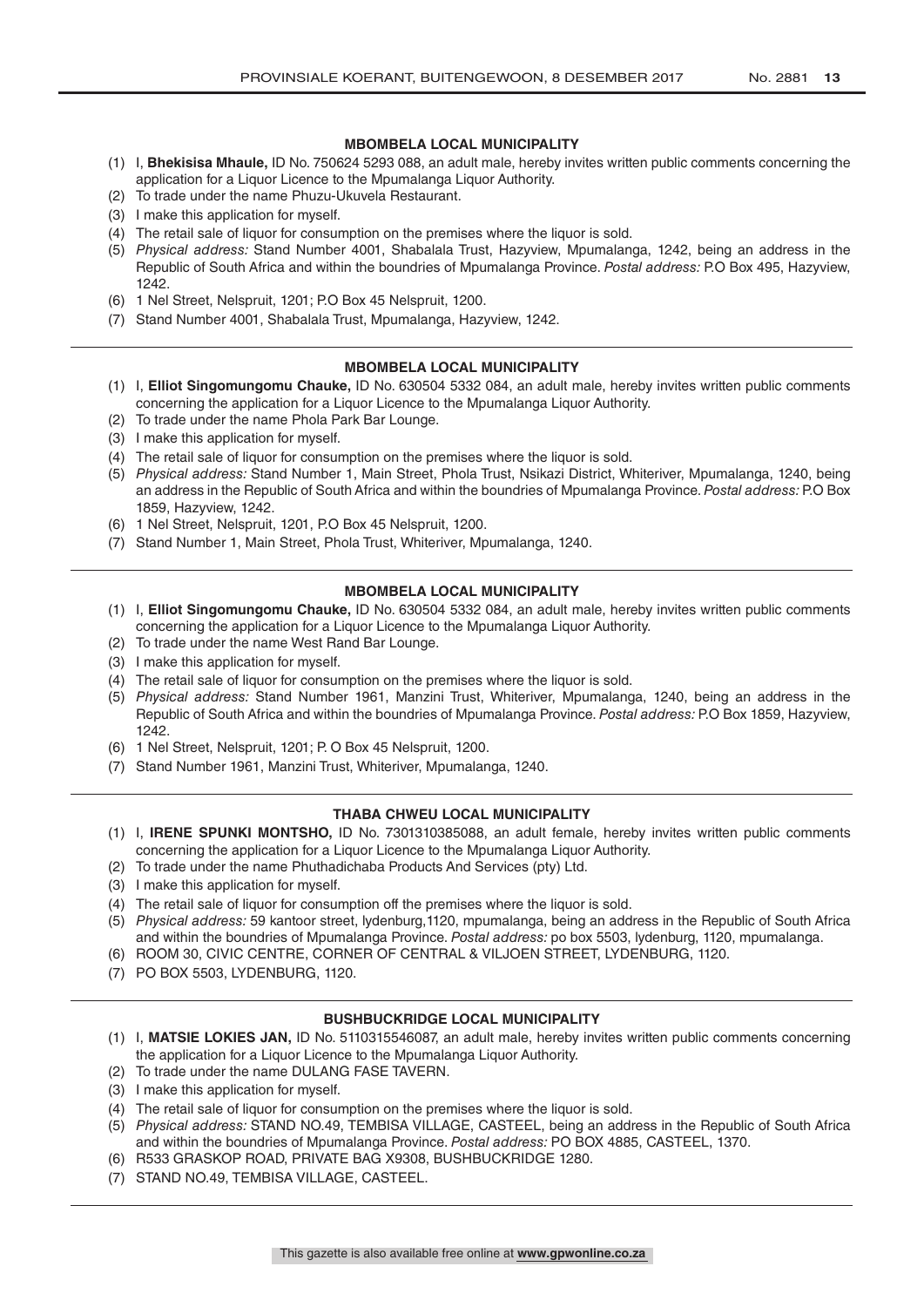#### **MBOMBELA LOCAL MUNICIPALITY**

- (1) I, **LEON BOTHA,** ID No. 5710315112085, an adult male, hereby invites written public comments concerning the application for a Liquor Licence to the Mpumalanga Liquor Authority.
- (2) To trade under the name SUMMERFIELDS DISTILLING CO..
- (3) I make this application on behalf of the juristic person: SUMMERFIELDS DISTILLING CO (PTY) LTD. (Reg No. 2017/517964/07).
- (4) The micro-manufacture and the retail sale of such micro-manufactured liquor for consumption on and off the premises where such liquor is sold.
- (5) *Physical address:* SUMMERFIELDS ESTATE, BEING FARM ABEK, 6 JU, HAZYVIEW, MPUMALANGA, being an address in the Republic of South Africa and within the boundries of Mpumalanga Province. *Postal address:* PO BOX 8549 CENTURION, 0046.
- (6) 1 NEL STREET, NELSPRUIT, 1200.
- (7) PO BOX 8549, CENTURION, 0046.

#### **BUSHBUCKRIDGE LOCAL MUNICIPALITY**

- (1) I, **MATHEBULA JIMMY,** ID No. 8203036888081, an adult male, hereby invites written public comments concerning the application for a Liquor Licence to the Mpumalanga Liquor Authority.
- (2) To trade under the name XIPENANYANA PUB & CURIO SHOP.
- (3) I make this application for myself.
- (4) The retail sale of liquor for consumption on the premises where the liquor is sold.
- (5) *Physical address:* STAND NO. 445, SIGAGULE VILLAGE, ACORNHOEK, being an address in the Republic of South Africa and within the boundries of Mpumalanga Province. *Postal address:* PO BOX 63, ACORNHOEK, 1360.
- (6) R533 GRASKOP ROAD, PRIVATE BAG X9308, BUSHBUCKRIDGE 1280.
- (7) PO BOX 63, ACORNHOEK, 1360.

#### **MBOMBELA LOCAL MUNICIPALITY**

- (1) I, **SANDRA SIMPSON,** ID No. 8305170029081, an adult female, hereby invites written public comments concerning the application for a Liquor Licence to the Mpumalanga Liquor Authority.
- (2) To trade under the name SPARK FESTIVAL (PTY) LTD.
- (3) I make this application on behalf of the juristic person: SPARK FESTIVAL (PTY) LTD. (Reg No. 2017/478480/07).
- (4) The retail sale of liquor in terms of a special liquor license in respect of a specified event.
- (5) *Physical address:* PENRYN COLLEGE BOSCHRAND FARM R40 NELSPRUIT 1200, being an address in the Republic of South Africa and within the boundries of Mpumalanga Province. *Postal address:* PO BOX 7759 SONPARK 1206.
- (6) NELS STREET MBOMBELA.
- (7) 4 IRON STREET WEST ACRES NELSPRUIT 1200.

# GERT SIBANDE

#### **MKHONDO LOCAL MUNICIPALITY**

- (1) I, **Coenraad Frederik Meyer,** ID No. 5211045019088, an adult male, hereby invites written public comments concerning the application for a Liquor Licence to the Mpumalanga Liquor Authority.
- (2) To trade under the name Waterside Lodge.
- (3) I make this application for myself.
- (4) The retail sale of liquor in terms of a special liquor license for consumption on and off the premises where the liquor is sold.
- (5) *Physical address:* A Portion of Portion 1 Of Piet Retief Town and Townlands, 149 HTDam Site, Church Street, Piet Retief, being an address in the Republic of South Africa and within the boundries of Mpumalanga Province. *Postal address:* P.O Box 1092, Piet Retief.
- (6) Corner of Market and De Wet Street, Piet Retief.
- (7) Waterside Lodge, Church Street, N2 Main Road, Piet Retief.

#### **MKHONDO LOCAL MUNICIPALITY**

- (1) I, **Nkosana Mbokane,** ID No. 7012095556088, an adult male, hereby invites written public comments concerning the application for a Liquor Licence to the Mpumalanga Liquor Authority.
- (2) To trade under the name Mzwakele Restaurant.
- (3) I make this application on behalf of the juristic person: Nzwakele Holdings Trading as Nzwakele Restaurant. (Reg No. 2017/202717/07).
- (4) The retail sale of liquor for consumption on the premises where the liquor is sold.

This gazette is also available free online at **www.gpwonline.co.za**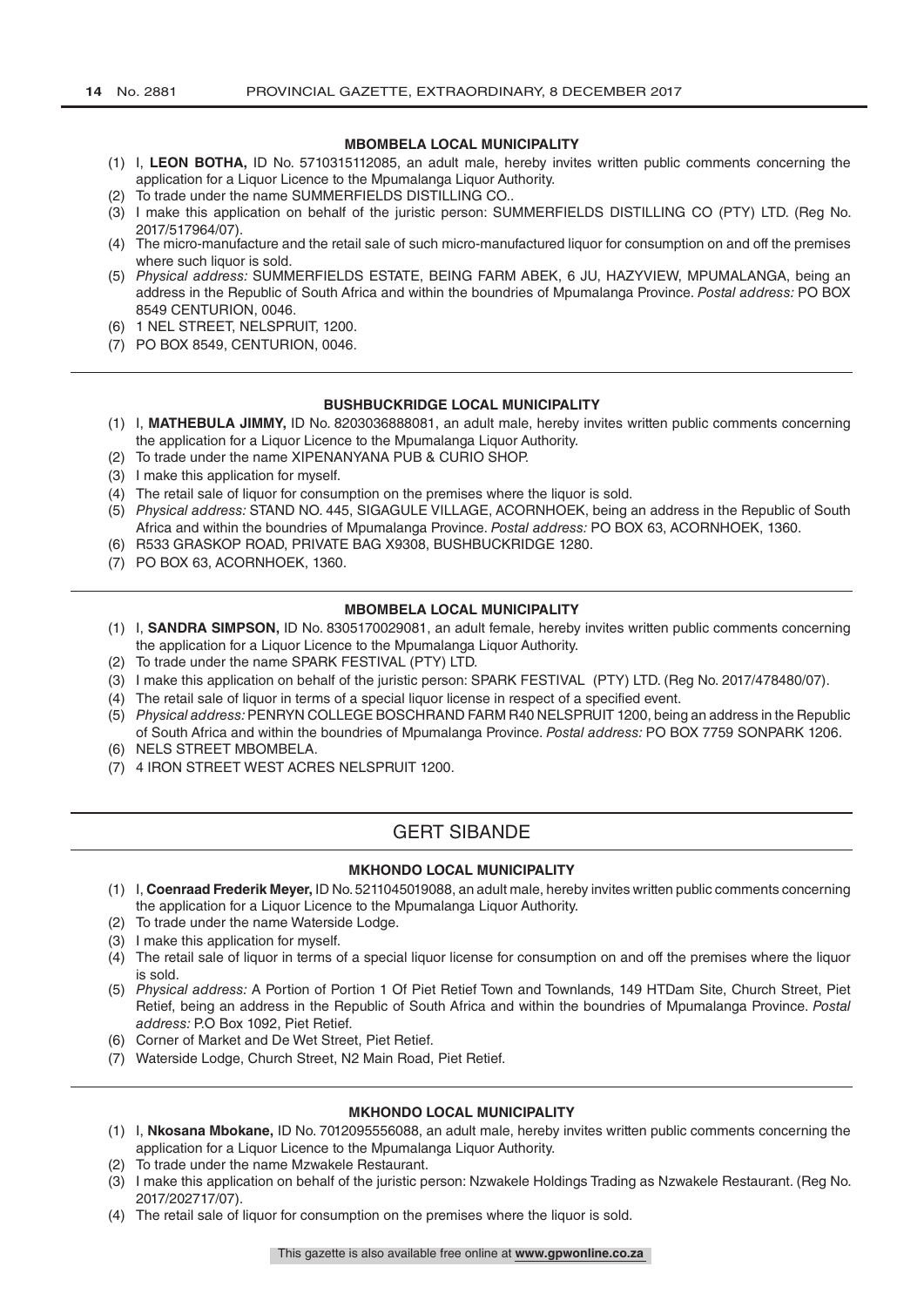- (5) *Physical address:* B3 Masihambisane Village, Saul Mkhizeville, Piet Retief, Mpumalanga, 2380, being an address in the Republic of South Africa and within the boundries of Mpumalanga Province. *Postal address:* B3 Masihambisane Village, Saul Mkhizeville, Piet Retief, Mpumalanga, 2380.
- (6) PO Box 23, Mkhondo Local Municipality, 2380.
- (7) B3 Masihambisane Village, Saul Mkhizeville, Piet Retief, 2380.

#### **PIXLEY KA SEME LOCAL MUNICIPALITY**

- (1) I, **Thembisile Portia Tshabalala,** ID No. 7709190299080, an adult female, hereby invites written public comments concerning the application for a Liquor Licence to the Mpumalanga Liquor Authority.
- (2) To trade under the name Esibayeni Shisa Nyama & Lounge.
- (3) I make this application for myself.
- (4) The retail sale of liquor in terms of a special liquor license for consumption on and off the premises where the liquor is sold.
- (5) *Physical address:* No.17 Winkel (Alg Handelaar) Street, Vukuzakhe, Volksrust, 2470., being an address in the Republic of South Africa and within the boundries of Mpumalanga Province. *Postal address:* P.O. Box 2009,

Ermelo, 2350..

(6) Private Bag X9011,

Volksrust, 2470..

(7) P.O. Box 2009

, Ermelo, 2350..

#### **PIXLEY KA SEME LOCAL MUNICIPALITY**

- (1) I, **Buhle Faith Nkosi,** ID No. 9409061022087, an adult female, hereby invites written public comments concerning the application for a Liquor Licence to the Mpumalanga Liquor Authority.
- (2) To trade under the name Gentle Breeze Pub & Grill.
- (3) I make this application for myself.
- (4) The retail sale of liquor for consumption on the premises where the liquor is sold.
- (5) *Physical address:* 506 Dlomo Street, Lindela Section, Vukuzakhe, Volksrust, 2470, being an address in the Republic of South Africa and within the boundries of Mpumalanga Province. *Postal address:* P.O. Box 2009, Ermelo, 2350.
- (6) Private Bag X9011, Volksrust 2470.
- (7) P.O. Box 2009, Ermelo 2350.

#### **MSUKALIGWA LOCAL MUNICIPALITY**

- (1) I, **Sifiso Paulos Mavuso,** ID No. 8006166743087, an adult male, hereby invites written public comments concerning the application for a Liquor Licence to the Mpumalanga Liquor Authority.
- (2) To trade under the name Vezuthando Pub.
- (3) I make this application for myself.
- (4) The retail sale of liquor for consumption on the premises where the liquor is sold.
- (5) *Physical address:* 9453 Extension 11, Wesselton, Ermelo 2351, being an address in the Republic of South Africa and within the boundries of Mpumalanga Province. *Postal address:* P.O. Box 2009, Ermelo 2350.
- (6) P.O. Box 48, Ermelo 2350.
- (7) P.O. Box 2009, Ermelo 2350.

#### **MSUKALIGWA LOCAL MUNICIPALITY**

- (1) I, **ANDREW VICTOR SIFISO MNDEBELE,** ID No. 9107265519086, an adult male, hereby invites written public comments concerning the application for a Liquor Licence to the Mpumalanga Liquor Authority.
- (2) To trade under the name DINANGWE SPORTS PUB.
- (3) I make this application for myself.
- (4) The retail sale of liquor in terms of a special liquor license for consumption on and off the premises where the liquor is sold.
- (5) *Physical address:* ERF No.613/165 BRENK STREET, SHEEPMORE, 2352, being an address in the Republic of South Africa and within the boundries of Mpumalanga Province. *Postal address:* P.O. BOX 2009, ERMELO, 2350.
- (6) P.O. BOX 48, ERMELO, 2350.
- (7) P.O. BOX 2009, ERMELO, 2350.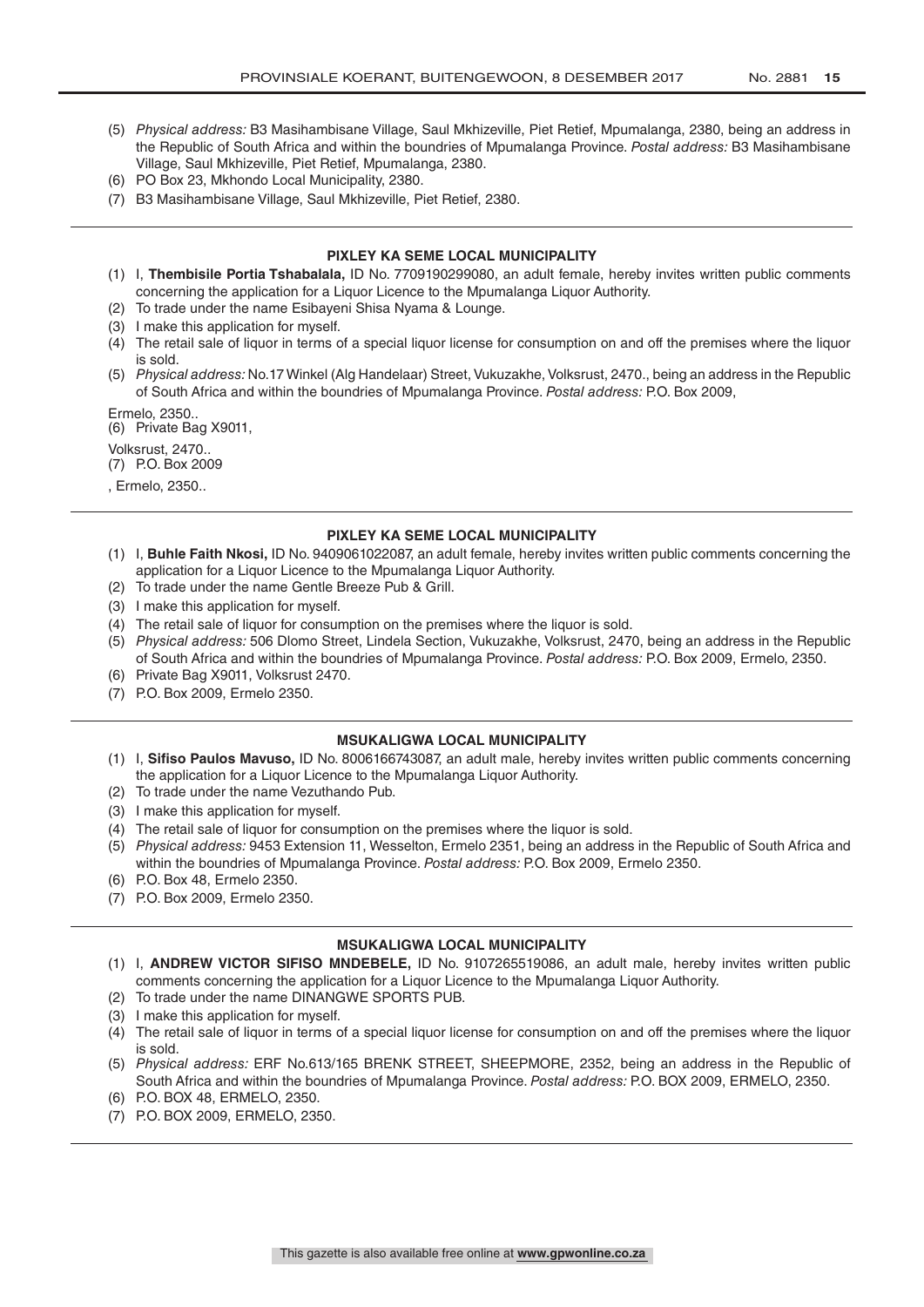#### **MSUKALIGWA LOCAL MUNICIPALITY**

- (1) I, **Nkosinathi Charles Magagula,** ID No. 8408125832086, an adult male, hereby invites written public comments concerning the application for a Liquor Licence to the Mpumalanga Liquor Authority.
- (2) To trade under the name Hlalanathi Restaurant & Pub.
- (3) I make this application for myself.
- (4) The retail sale of liquor for consumption on and off the premises where the liquor is sold.
- (5) *Physical address:* Shop No.4, 5 & 6 Oosthuizen Street, Ermelo 2351, being an address in the Republic of South Africa and within the boundries of Mpumalanga Province. *Postal address:* P.O. Box 2009, Ermelo 2350.
- (6) P.O. Box 48, Ermelo 2350.
- (7) P.O. Box 2009, Ermelo 2350.

#### **LEKWA LOCAL MUNICIPALITY**

- (1) I, **Jacob Cornelius van der Merwe,** ID No. 8605195153083, an adult male, hereby invites written public comments concerning the application for a Liquor Licence to the Mpumalanga Liquor Authority.
- (2) To trade under the name Ararat 4x4 Adventure.
- (3) I make this application for myself.
- (4) The retail sale of liquor for consumption on and off the premises where the liquor is sold.
- (5) *Physical address:* Rietvlei(farm)

Standerton 2430, being an address in the Republic of South Africa and within the boundries of Mpumalanga Province. *Postal address:* Posbus 1717

Standerton 2430.

(6) Nr 16 Mbonani Mayisela street

P O Box 66 Standerton 2430.

(7) Posbus 1717Standerton 2430.

#### **PIXLEY KA SEME LOCAL MUNICIPALITY**

- (1) I, **Mbuso Robert Mkhatshwa,** ID No. 8611105401083, an adult male, hereby invites written public comments concerning the application for a Liquor Licence to the Mpumalanga Liquor Authority.
- (2) To trade under the name Nkabanhle Restaurant.
- (3) I make this application on behalf of the juristic person: Pixley Kazwide Distribution and Projects. (Reg No. K2016373756).
- (4) The retail sale of liquor in terms of a special liquor license for consumption on and off the premises where the liquor is sold.
- (5) *Physical address:* 393 Lyle Street

Amersfoort 2490, being an address in the Republic of South Africa and within the boundries of Mpumalanga Province. *Postal address:* P. O. Box 2009

Ermelo 2350. (6) Private Bag X9011 Volksrust 2470. (7) P. O. Box 2009

Ermelo 2350.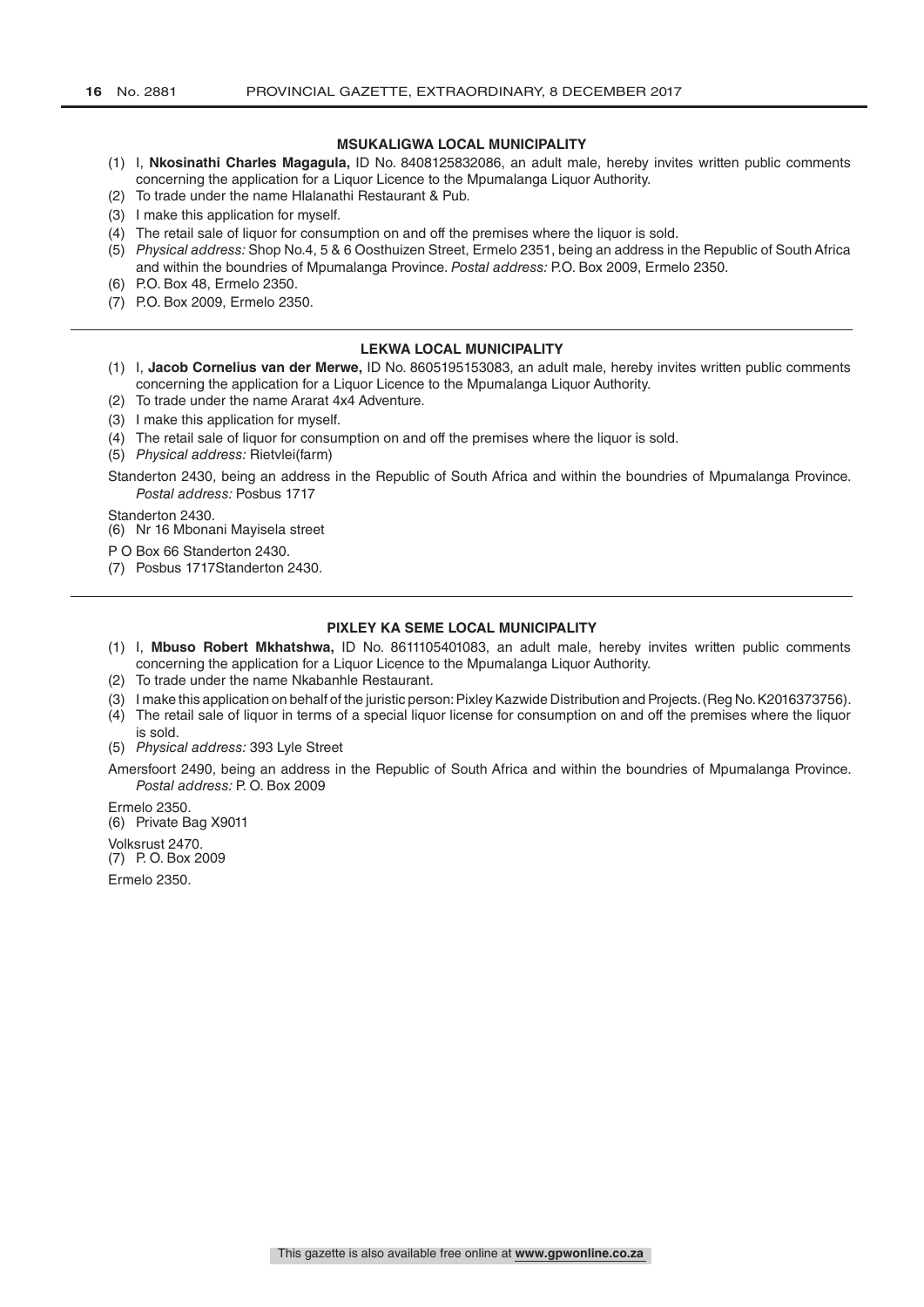# **Form 10**

# General Notice

# **NOTICE 142 OF 2017**

### **MPUMALANGA LIQUOR LICENSING ACT, 2006 (Act No. 5 of 2006)**

#### **Notice of applications for transfer of liquor licences in terms of section 43**

Notice is hereby given that the applicants specified in the Schedule hereto have given notice of their intention to lodge applications for the transfer of existing liquor licences to the Secretary, Regional Liquor Licensing Offices in respect of premises situated in the local committee area indicated in the Schedule.

Comments should be made in writing and be addressed to the municipality concerned and a copy to the applicant, to reach the said addresses within thirty (30) days of this publication.

Invitation for public comments in respect of a Liquor Licence in terms of section 43 of the Mpumalanga Liquor Licensing Act, 2006.

# **SCHEDULE**

The undermentioned figures used in brackets in the Schedule, have the following meanings:

- (1) = Full name of applicant, ID Number of Applicant.
- (2) = Existing liquor licence number to be transfered.
- $(3)$  = Intended trading name.
- (4) = Notice given on behalf of: self *or* other juristic person/s.
- $(5)$  = Type of licence applied for.
- $(6)$  = Full address and location of the premises
- $(7)$  = Municipality address where comments must be submitted
- $(8)$  = Applicant address where comments must be submitted

# EHLANZENI

#### **MBOMBELA LOCAL MUNICIPALITY**

- (1) I, **Jerry Diedericks,** ID No. 9011165034081, an adult male, hereby invites written public comments concerning the application for transfer of an existing Liquor Licence to the Mpumalanga Liquor Authority.
- (2) Liquor Licence Number MPU/021539.
- (3) Trading under the name Witrivier Rugby Klub.
- (4) I make this application for myself.
- (5) The retail sale of liquor for consumption on the premises where the liquor is sold.
- (6) *Physical address:* Municipal Sport grounds, next to Danie Joubert Street, portion 87, White River, being an address in the Republic of South Africa and within the boundries of Mpumalanga Province. *Postal address:* Po Box 2804, White River , 1240.
- (7) 1 Nel Street, Nelspruit, 1200.
- (8) Po Box 545, White River, 1240.

#### **MBOMBELA LOCAL MUNICIPALITY**

- (1) I, **SALOMON JACOBUS JACOBS,** ID No. 590324 5002 084, an adult male, hereby invites written public comments concerning the application for transfer of an existing Liquor Licence to the Mpumalanga Liquor Authority.
- (2) Liquor Licence Number MPU/029090.
- (3) Trading under the name THE STOEP.
- (4) I make this application on behalf of the juristic person: SONPARK DIENSSTASIE (PTY) LTD.. (Reg No. 2016/539948/07).
- (5) The retail sale of liquor for consumption on the premises where the liquor is sold.
- (6) *Physical address:* 57 SONPARK BOULEVARD, FAURIE STREET, SONHEUWEL, NELSPRUIT, being an address in the Republic of South Africa and within the boundries of Mpumalanga Province. *Postal address:* P O BOX 7604, NELSPRUIT, 1200.
- (7) CIVIC CENTRE, 1 Nel Street, NELSPRUIT, 1200.
- (8) C/O KRUGER and PARTNERS INC., PROFORUM BUILDING, 5 VAN RENSBURG STREET, NELSPRUIT, 1200.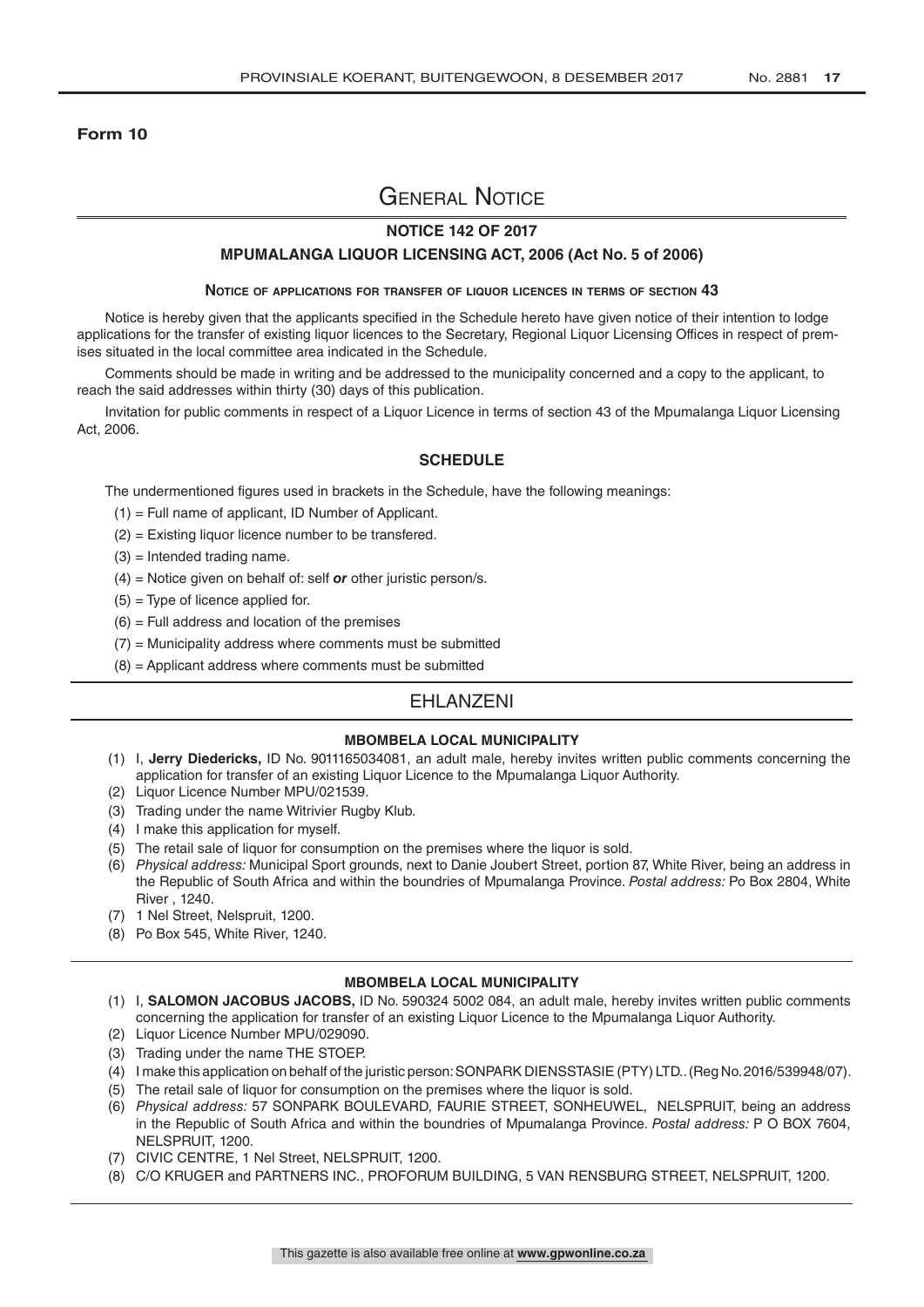#### **MBOMBELA LOCAL MUNICIPALITY**

- (1) I, **CHANTé OLIVIER,** ID No. 940604 0064 081, an adult female, hereby invites written public comments concerning the application for transfer of an existing Liquor Licence to the Mpumalanga Liquor Authority.
- (2) Liquor Licence Number MPU/030315.
- (3) Trading under the name THE LAPA PUB & BISTRO.
- (4) I make this application for myself.
- (5) The retail sale of liquor for consumption on the premises where the liquor is sold.
- (6) *Physical address:* A PORTION OF ERF 2957, EXTENTION 18, NELSPRUIT also known as NO. 8 BESTER STREET, NELSPRUIT, being an address in the Republic of South Africa and within the boundries of Mpumalanga Province. *Postal address:* P O BOX 10400, NELSPRUIT, 1200.
- (7) CIVIC CENTRE, 1 Nel Street, NELSPRUIT, 1200.
- (8) C/O KRUGER and PARTNERS INC., PROFORUM BUILDING, 5 VAN RENSBURG STREET, NELSPRUIT, 1200.

# GERT SIBANDE

#### **PIXLEY KA SEME LOCAL MUNICIPALITY**

- (1) I, **DENISE SCHUIL,** ID No. 550522 0207 180, an adult female, hereby invites written public comments concerning the application for transfer of an existing Liquor Licence to the Mpumalanga Liquor Authority.
- (2) Liquor Licence Number MPU/028821.
- (3) Trading under the name OWL & HARE.
- (4) I make this application for myself.
- (5) The retail sale of liquor for consumption on the premises where the liquor is sold.
- (6) *Physical address:* PORTION 18 (A PORTION OF PORTION 14) OF ERF 124 WAKKERSTROOM, being an address in the Republic of South Africa and within the boundries of Mpumalanga Province. *Postal address:* P O BOX 98132, SLOANE PARK, 2152.
- (7) C/o Dr. Nelson Mandela Drive and Adelaide Tambo Street, VOLKSRUST, 2470.
- (8) C/O KRUGER and PARTNERS INC., PROFORUM BUILDING, 5 VAN RENSBURG STREET, NELSPRUIT, 1200.

# NKANGALA

# **STEVE TSHWETE LOCAL MUNICIPALITY**

- (1) I, **Edward Chukwuemeka Agbo,** ID No. 771128 6071 183, an adult male, hereby invites written public comments concerning the application for transfer of an existing Liquor Licence to the Mpumalanga Liquor Authority.
- (2) Liquor Licence Number MLA/000553.
- (3) Trading under the name Las Vegas Liquor Store.
- (4) I make this application for myself.
- (5) The retail sale of liquor for consumption off the premises where the liquor is sold.
- (6) *Physical address:* Shop No. 3 Constantia Centre, Cnr Cowen Ntuli & Klip Street, Middelburg, 1050, being an address in the Republic of South Africa and within the boundries of Mpumalanga Province. *Postal address:* Shop No. 3 Constantia Centre, Cnr Cowen Ntuli & Klip Street, Middelburg, 1050.
- (7) Cnr Walter Sisulu Street & Wanderers Avenue, Middelburg, 1050
- P.O Box 14, Middelburg, 1050.
- (8) Cnr Cowen Ntuli & Klip Street, Middelburg, 1050.

#### **STEVE TSHWETE LOCAL MUNICIPALITY**

- (1) I, **MICHAEL MBADIWE OKILIE,** ID No. 7006276012085, an adult male, hereby invites written public comments concerning the application for transfer of an existing Liquor Licence to the Mpumalanga Liquor Authority.
- (2) Liquor Licence Number MPU-029824.
- (3) Trading under the name CHICHI'S PUB & RESTAURANT.
- (4) I make this application for myself.
- (5) The retail sale of liquor for consumption on the premises where the liquor is sold.
- (6) *Physical address:* PORTION 1 OF ERF 159, 10A BHIMY DANE STREET, MIDDELBURG, being an address in the Republic of South Africa and within the boundries of Mpumalanga Province. *Postal address:* N/A.
- (7) P O BOX 14 MIDDELBURG 1050.
- (8) 159, 10 A BHIMMY DANE STREET MIDDELBURG 1050.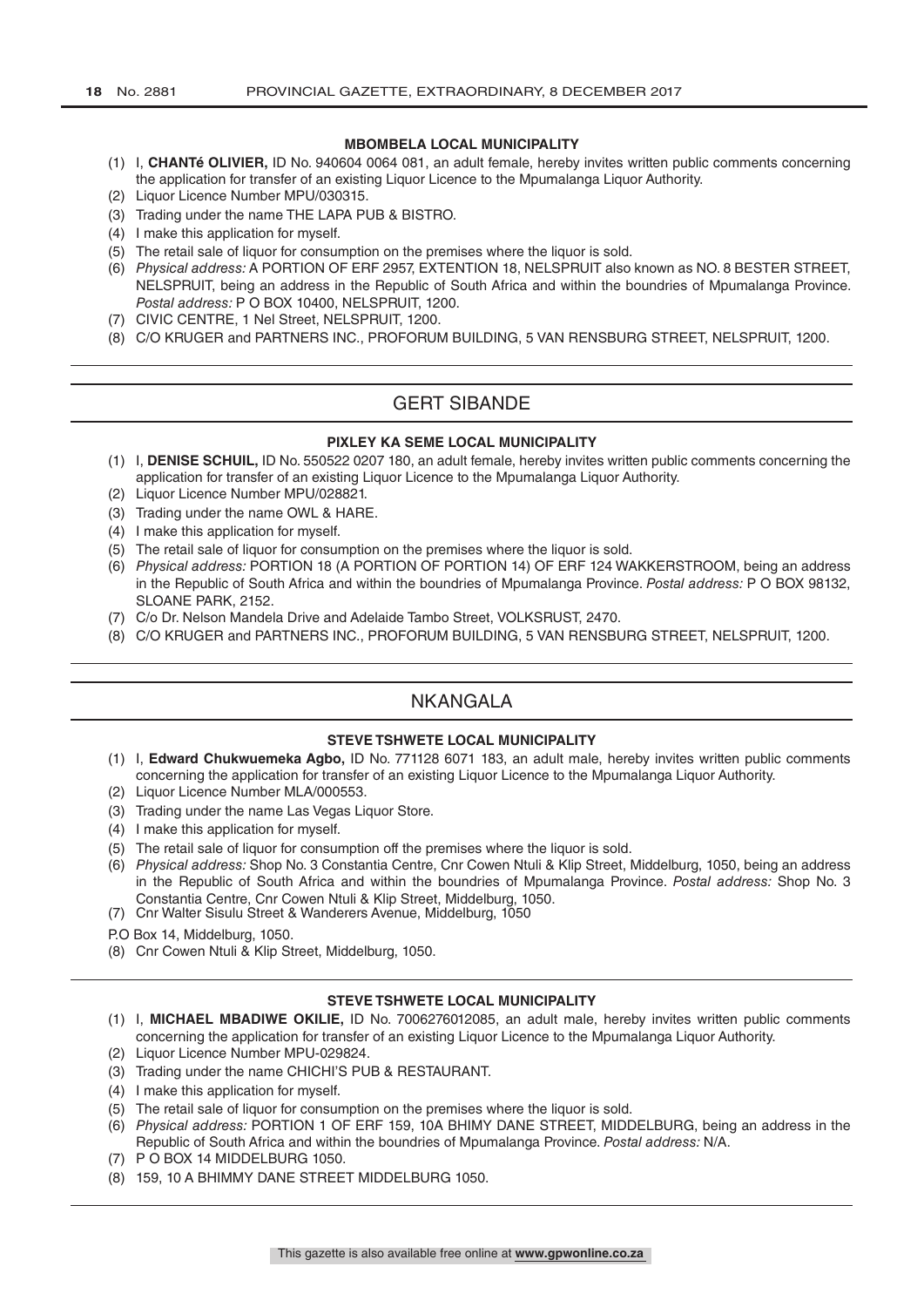#### **STEVE TSHWETE LOCAL MUNICIPALITY**

- (1) I, **Xiaoan Weng,** ID No. 930517 6288 185, an adult male, hereby invites written public comments concerning the application for transfer of an existing Liquor Licence to the Mpumalanga Liquor Authority.
- (2) Liquor Licence Number MLA/000446.
- (3) Trading under the name Bournbon Street.
- (4) I make this application for myself.
- (5) The retail sale of liquor in terms of a special liquor license in respect of a specified event.
- (6) *Physical address:* Shop Number 1, Palm Centre, 12A Joubert Street, Remainder of ERF Number 976, Middelburg, Mpumalanga, 1050, being an address in the Republic of South Africa and within the boundries of Mpumalanga Province. *Postal address:* 12A Joubert Street, Middelburg, 1050.
- (7) Cnr Walter Sisulu Street & Wanderers Avenue, Middelburg, 1050

P.O Box 14, Middelburg, 1050.

(8) 8102 Mandela Ave, Mhluzi Ext. 5, Middelburg, 1053.